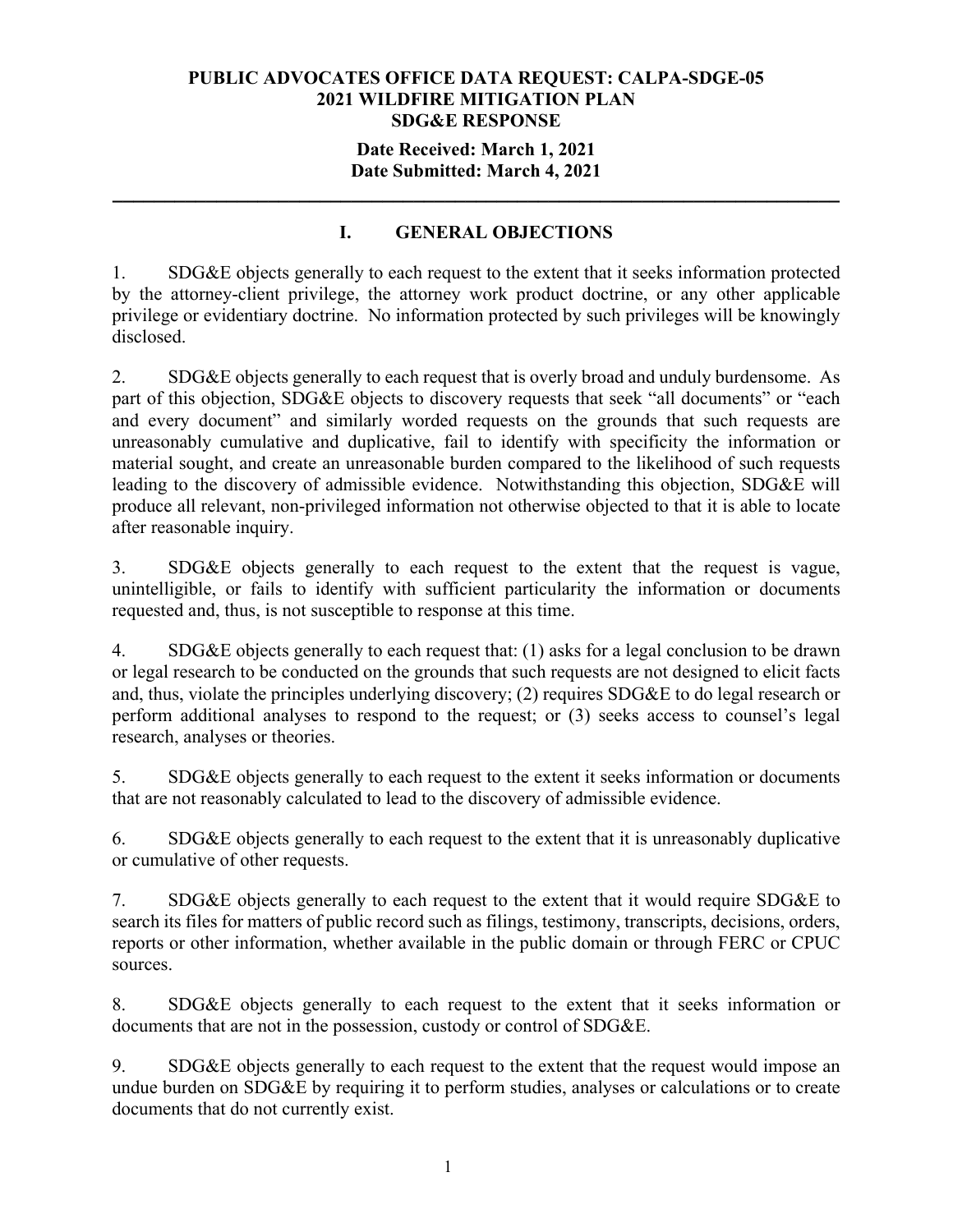#### **Date Received: March 1, 2021 Date Submitted: March 4, 2021**

**\_\_\_\_\_\_\_\_\_\_\_\_\_\_\_\_\_\_\_\_\_\_\_\_\_\_\_\_\_\_\_\_\_\_\_\_\_\_\_\_\_\_\_\_\_\_\_\_\_\_\_\_\_\_\_\_\_\_\_\_\_\_\_\_\_\_\_\_\_\_** 

10. SDG&E objects generally to each request that calls for information that contains trade secrets, is privileged or otherwise entitled to confidential protection by reference to statutory protection. SDG&E objects to providing such information absent an appropriate protective order.

### **II. EXPRESS RESERVATIONS**

1. No response, objection, limitation or lack thereof, set forth in these responses and objections shall be deemed an admission or representation by SDG&E as to the existence or nonexistence of the requested information or that any such information is relevant or admissible.

2. SDG&E reserves the right to modify or supplement its responses and objections to each request, and the provision of any information pursuant to any request is not a waiver of that right.

3. SDG&E reserves the right to rely, at any time, upon subsequently discovered information.

4. These responses are made solely for the purpose of this proceeding and for no other purpose.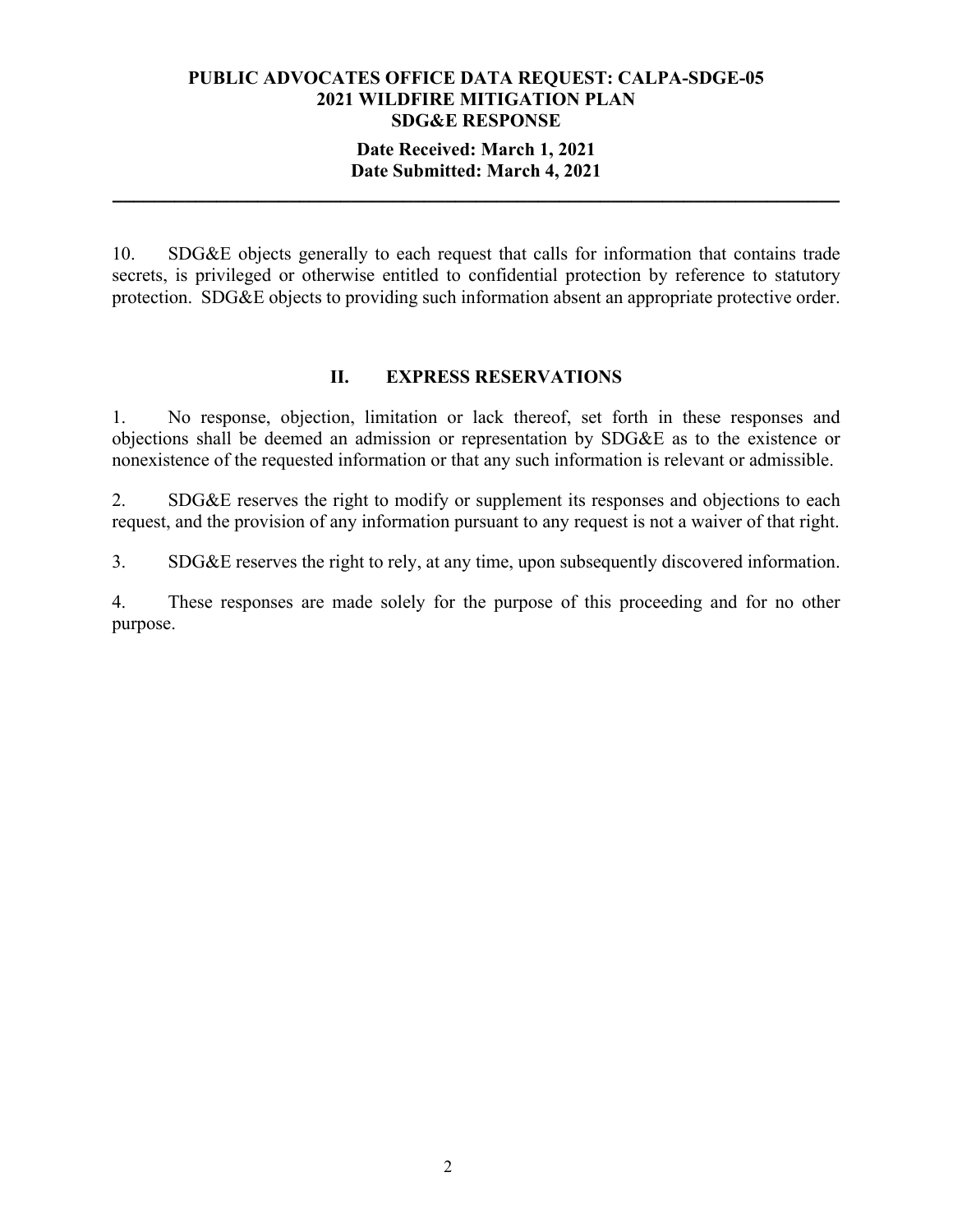#### **Date Received: March 1, 2021 Date Submitted: March 4, 2021**

**\_\_\_\_\_\_\_\_\_\_\_\_\_\_\_\_\_\_\_\_\_\_\_\_\_\_\_\_\_\_\_\_\_\_\_\_\_\_\_\_\_\_\_\_\_\_\_\_\_\_\_\_\_\_\_\_\_\_\_\_\_\_\_\_\_\_\_\_\_\_** 

# **III. RESPONSES**

The following questions relate to SDG&E's 2021 Wildfire Mitigation Plan (WMP).

# **QUESTION 1:**

In response to Public Advocates Office data request CalAdvocates-SDGE-2021WMP-03, question 3, SDG&E provided a bill impact analysis of the increase in electric costs to ratepayers due to wildfire mitigation plan activity. Using the same assumptions as this analysis, please provide a bill impact analysis for a customer living in SDG&E's hot climate zone.

### **OBJECTION:**

SDG&E objects to this request on the grounds set forth in General Objection Nos. 2, 4, 5, and 7. Subject to the foregoing objections, SDG&E responds as follows.

# **RESPONSE 1:**

In its 2021 WMP Update, SDG&E provided an average bill impact estimate across Inland and Coastal climate zones. If SDG&E looked at specific bill impacts, assuming by "hot climate zone," CalPA is referring to Desert climate zone, the incremental bill impact due to wildfire mitigation plan activity is still in the same range as what was provided. This is because the rates for various tariffs are the same for customers living across all climate zones. Residential customers on Tiered rates have different baseline allowance based on the climate zone that they are in, as such customers living in desert climate zone are allotted a higher baseline quantity. Customers on Un-tiered rates will have the same bill impact across different climate zone, if evaluated for a typical consumption amount (in this response it is at 500kWh).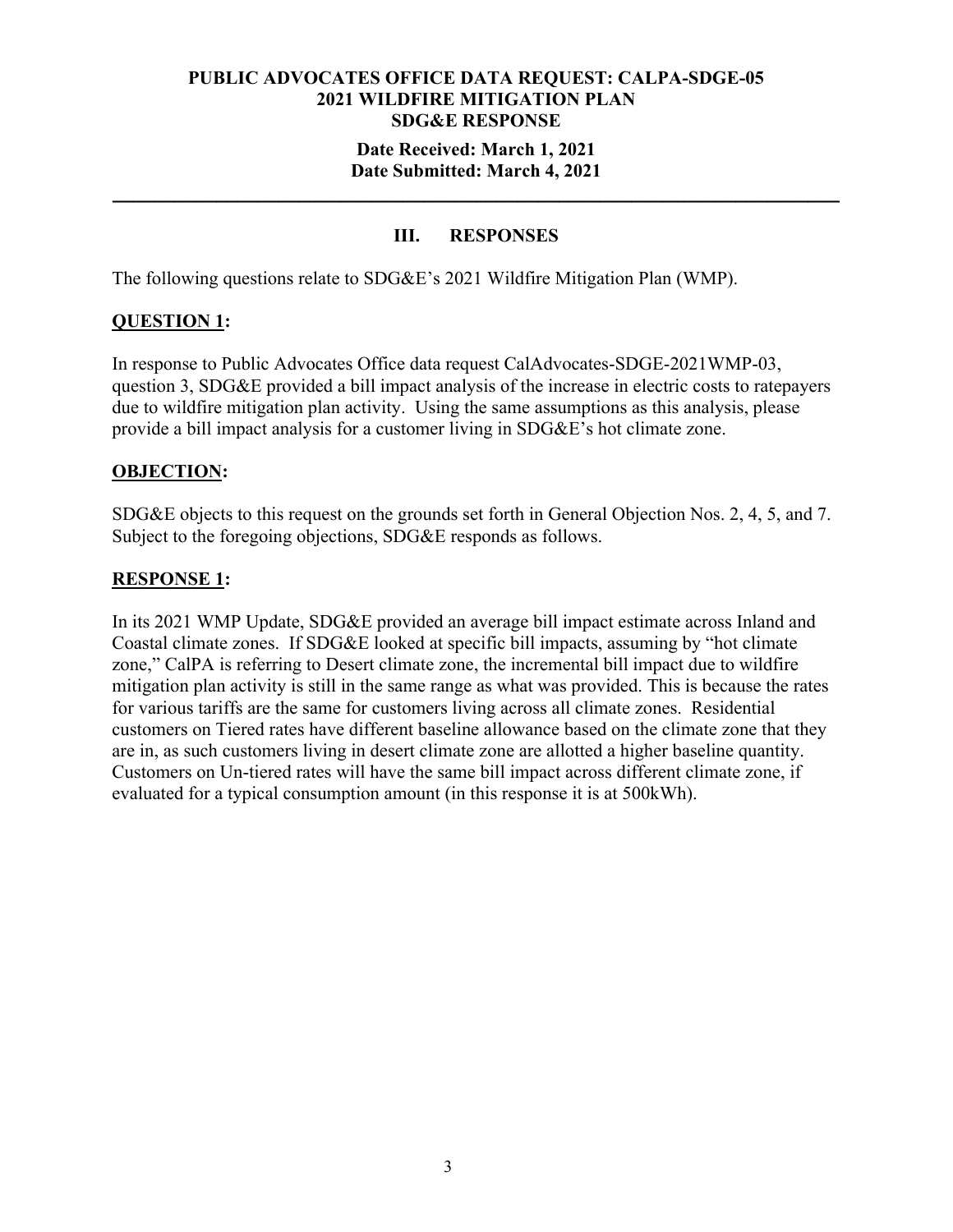### **Date Received: March 1, 2021 Date Submitted: March 4, 2021**

**\_\_\_\_\_\_\_\_\_\_\_\_\_\_\_\_\_\_\_\_\_\_\_\_\_\_\_\_\_\_\_\_\_\_\_\_\_\_\_\_\_\_\_\_\_\_\_\_\_\_\_\_\_\_\_\_\_\_\_\_\_\_\_\_\_\_\_\_\_\_** 

# **QUESTION 2:**

In response to Public Advocates Office data request CalAdvocates-SDGE-2021WMP-03, question 2, SDG&E stated that it does not currently have information on 2020 actual costs or 2021 and 2022 forecast costs. If this is true, state the basis of Tables 3-1 and 3-2 in Section 3 of your WMP.

### **OBJECTION:**

SDG&E objects to this request on the grounds set forth in General Objection Nos. 2, 4, 5, and 7. Subject to the foregoing objections, SDG&E responds as follows.

### **RESPONSE 2:**

CalAdvocates-SDGE-2021 WMP-03 Question 2 requested the comparison of 2020 planned vs actual costs and 2021 and 2022 forecasted costs against authorized costs. Planned 2020 costs can be found in Appendix A of SDG&E's 2020 WMP Filing.<sup>1</sup> Actual 2020 and forecasted 2021 and 2022 costs can be found in Table 12 of SDG&E's 2021 WMP Update, as well as summarized in Tables 3-1 and 3-2. As noted in SDG&E's response to CalAdvocates-SDGE-2021 WMP-03 Question 2, SDG&E will file its Risk Spending Accountability Report with the CPUC on March 31, 2021 at which time the 2020 authorized costs will be available. The 2021 and 2022 authorized costs will not be available until March 31, 2022, and March 31, 2023, respectively.

<sup>&</sup>lt;sup>1</sup> Available here: https://www.sdge.com/sites/default/files/regulatory/Appendix%20A%20-%20WMP%20Tables%201-31%20Revised%2003-02-2020\_0.xlsx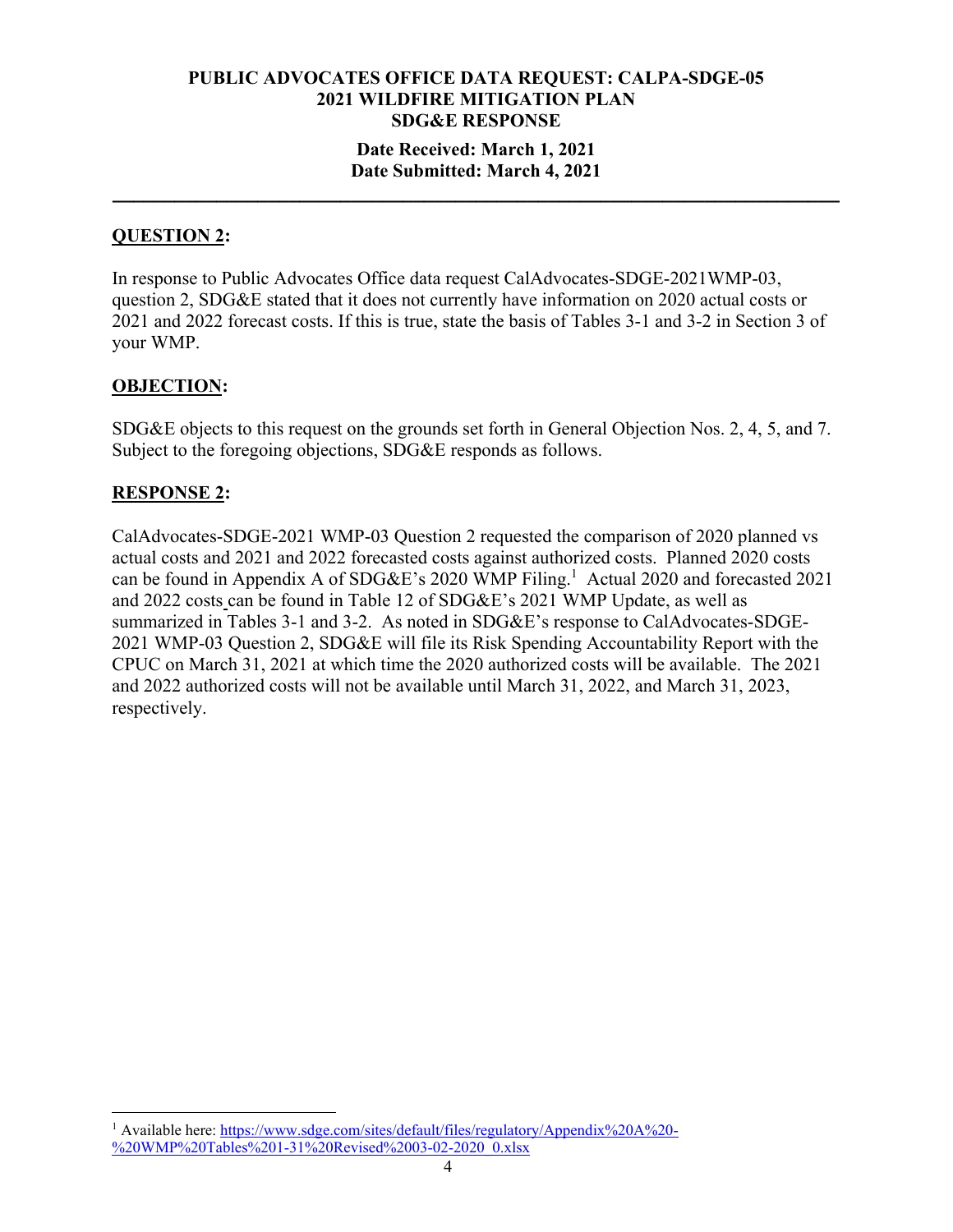### **Date Received: March 1, 2021 Date Submitted: March 4, 2021**

**\_\_\_\_\_\_\_\_\_\_\_\_\_\_\_\_\_\_\_\_\_\_\_\_\_\_\_\_\_\_\_\_\_\_\_\_\_\_\_\_\_\_\_\_\_\_\_\_\_\_\_\_\_\_\_\_\_\_\_\_\_\_\_\_\_\_\_\_\_\_** 

# **QUESTION 3:**

On page (p.) 361 of SDG&E's 2021 WMP, SDG&E states that "During Extreme FPI days, in preparation of PSPS events, many of the first responder agencies including police and fire are active as part of the event. In many of these events, 2019 included, fires began in SDG&E's service territory that were not started by the utility and CAL FIRE may make a request to deenergize a line so they can more safely suppress a fire."

- a) Did CAL FIRE request that SDG&E de-energize any lines in 2020? If so, please state the number of times this occurred in 2020.
- b) Provide the total number of customer-hours in 2020 of de-energization performed at CAL FIRE's request.

# **OBJECTION:**

SDG&E objects to this request on the grounds set forth in General Objection Nos. 2, 4, 5, and 7. Subject to the foregoing objections, SDG&E responds as follows.

# **RESPONSE 3:**

- a. SDG&E does not track which agencies requested to de-energize lines due to infrastructure proximity to an active fire. That being said, there was one instance in 2020 where SDG&E de-energized lines due to proximity of a fire to energized lines. During most fire events that resulted in electric outages in 2020, the lines isolated themselves due to protective relay/fuse action and were left de-energized during firefighting efforts.
- b. The one event referenced above created a customer-hour impact of 5.25 customer-hours interrupted.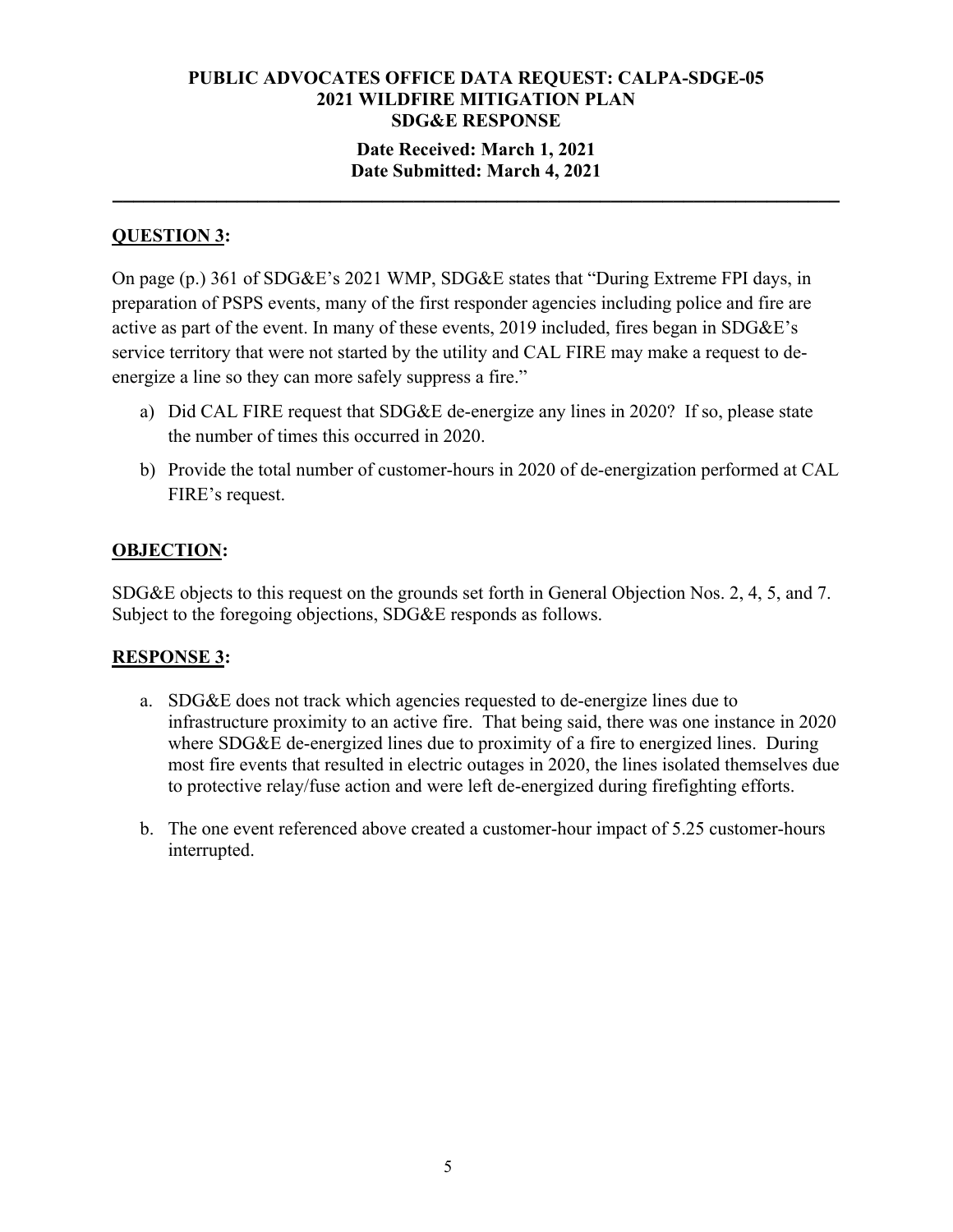### **Date Received: March 1, 2021 Date Submitted: March 4, 2021**

**\_\_\_\_\_\_\_\_\_\_\_\_\_\_\_\_\_\_\_\_\_\_\_\_\_\_\_\_\_\_\_\_\_\_\_\_\_\_\_\_\_\_\_\_\_\_\_\_\_\_\_\_\_\_\_\_\_\_\_\_\_\_\_\_\_\_\_\_\_\_** 

# **QUESTION 4:**

On pp. 211-212 of SDG&E's 2021 WMP, SDG&E states that "Currently, 75 residences are confirmed to have installed generators as of the end of 2020, including one commercial site… For 2021, SDG&E plans on increasing the goal of 2020 from 300 generator installations to 413. SDG&E anticipates the 2021 program year to incorporate a portion of the remaining 2020 sites that will not complete construction by end of year 2020 and the full target of approximately 300 additional sites in 2021."

- a) How many sites began construction in 2020 but were not complete by the end of the year?
- b) Please provide a table with the following information on each of the 75 sites installed as of the end of 2020:
	- 1. Total cost of installation;
	- 2. Size of the generators installed in kW;
	- 3. Brand or model of the generator installed;
	- 4. Type(s) of fuel that the generator uses;
	- 5. Whether the site is residential or commercial.
- c) Please describe the steps SDG&E is taking to modify the program to ensure that the program backlog does not grow in 2021.

# **OBJECTION:**

SDG&E objects to this request on the grounds set forth in General Objection Nos. 2, 4, 5, and 7. Subject to the foregoing objections, SDG&E responds as follows.

# **RESPONSE 4:**

- a. In 2020, construction was completed for 75 sites; In-home consultations were completed for 97 sites and were in the pre-construction phase by the end of 2020.
- b. Please refer to the table below: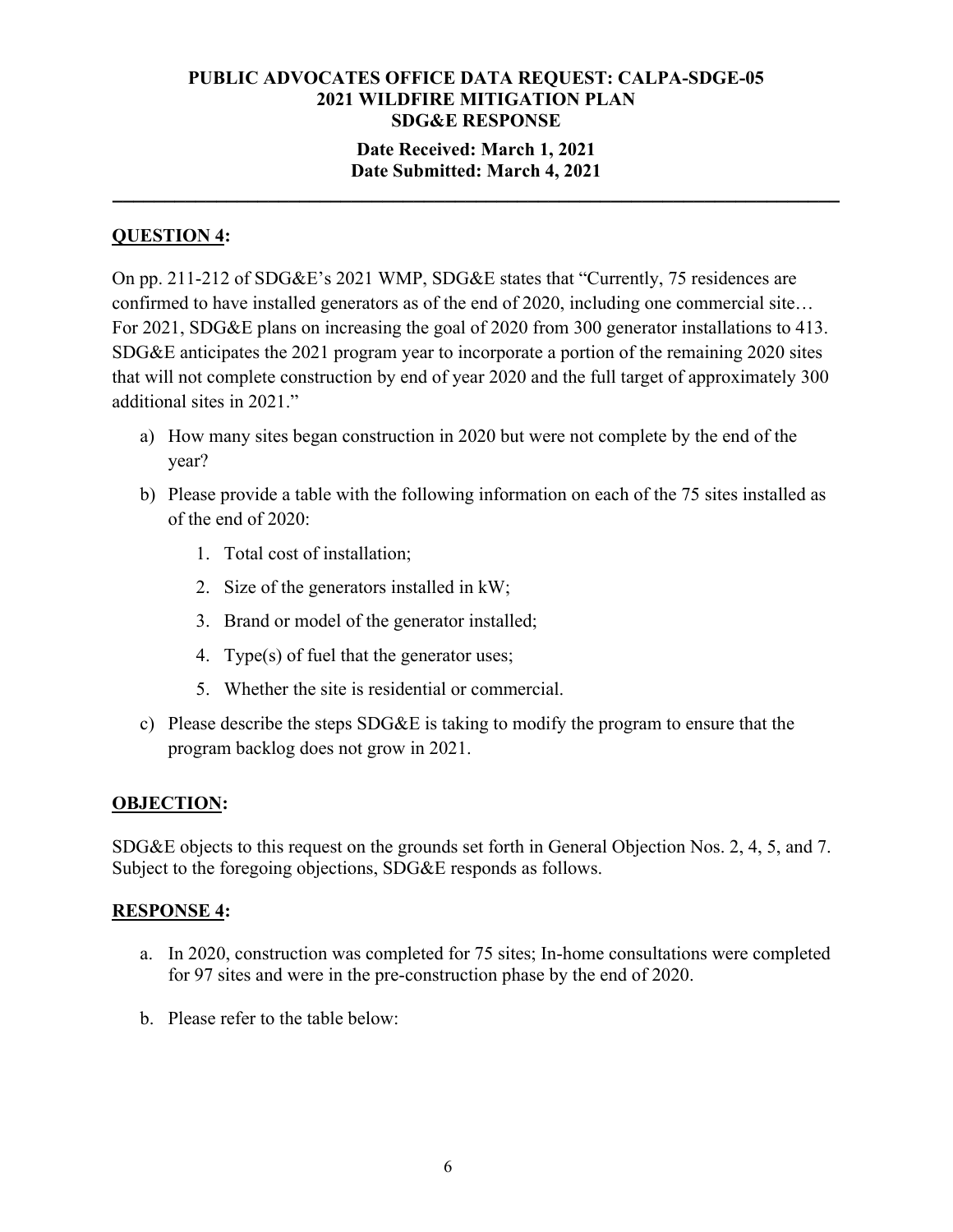# **Date Received: March 1, 2021 Date Submitted: March 4, 2021**

| <b>Generator</b> | <b>Total Cost</b> | <b>Size</b> | <b>Fuel Type</b><br><b>Brand/Model</b> |         | <b>Residential or</b> |  |  |
|------------------|-------------------|-------------|----------------------------------------|---------|-----------------------|--|--|
|                  |                   | (kW)        |                                        |         | <b>Commercial</b>     |  |  |
|                  |                   |             | Generac: Response 22kW                 |         |                       |  |  |
| $\mathbf{1}$     | \$14,566.43       | 22kW        | Hero 2                                 | Propane | Commercial            |  |  |
|                  |                   |             | Generac: Response 22kW                 |         |                       |  |  |
| $\overline{2}$   | \$16,325.86       | 22kW        | Hero 2                                 | Propane | Residential           |  |  |
|                  |                   |             | Generac: Response 22kW<br>Hero 2       |         |                       |  |  |
| 3                | \$14,566.43       | 22kW        |                                        | Propane | Residential           |  |  |
|                  |                   |             | Generac: Response 22kW                 |         | Residential           |  |  |
| 4                | \$15,080.04       | 22kW        | Hero 2                                 | Propane |                       |  |  |
| 5                | \$15,068.90       | 22kW        | Generac: Response 22kW<br>Hero 2       | Propane | Residential           |  |  |
|                  |                   |             |                                        |         |                       |  |  |
| 6                | \$15,756.80       | 22kW        | Generac: Response 22kW<br>Hero 2       | Propane | Residential           |  |  |
|                  |                   |             | Generac: Response 22kW                 |         |                       |  |  |
| 7                | \$15,749.52       | 22kW        | Hero 2                                 | Propane | Residential           |  |  |
|                  |                   |             | Generac: Response 22kW                 |         |                       |  |  |
| 8                | \$15,426.87       | 22kW        | Hero 2                                 | Propane | Residential           |  |  |
|                  |                   |             | Generac: Response 22kW                 |         |                       |  |  |
| 9                | \$14,566.43       | 22kW        | Hero 2                                 | Propane | Residential           |  |  |
|                  |                   |             | Generac: Response 22kW                 |         |                       |  |  |
| 10               | \$15,403.88       | 22kW        | Hero 2                                 | Propane | Residential           |  |  |
|                  |                   |             | Generac: Response 22kW                 |         |                       |  |  |
| 11               | \$14,901.41       | 22kW        | Hero 2                                 | Propane | Residential           |  |  |
|                  |                   |             | Generac: Response 22kW                 |         |                       |  |  |
| 12               | \$14,566.43       | 22kW        | Hero 2                                 | Propane | Residential           |  |  |
|                  |                   |             | Generac: Response 22kW                 |         |                       |  |  |
| 13               | \$16,217.51       | 22kW        | Hero 2                                 | Propane | Residential           |  |  |
|                  |                   |             | Generac: Response 22kW                 |         |                       |  |  |
| 14               | \$14,566.43       | 22kW        | Hero 2                                 | Propane | Residential           |  |  |
|                  |                   |             | Generac: Response 22kW                 |         |                       |  |  |
| 15               | \$15,328.69       | 22kW        | Hero 2                                 | Propane | Residential           |  |  |
|                  |                   |             | Generac: Response 22kW                 |         |                       |  |  |
| 16               | \$15,042.32       | 22kW        | Hero 2                                 | Propane | Residential           |  |  |
|                  |                   |             | Generac: Response 22kW                 |         |                       |  |  |
| 17               | \$18,513.24       | 22kW        | Hero 2                                 | Propane | Residential           |  |  |
|                  |                   |             | Generac: Response 22kW                 |         |                       |  |  |
| 18               | \$15,719.82       | 22kW        | Hero 2                                 | Propane | Residential           |  |  |
|                  |                   |             | Generac: Response 22kW                 |         |                       |  |  |
| 19               | \$15,544.80       | 22kW        | Hero 2                                 | Propane | Residential           |  |  |
|                  |                   |             | Generac: Response 22kW                 |         |                       |  |  |
| 20               | \$16,182.68       | 22kW        | Hero 2                                 | Propane | Residential           |  |  |
|                  |                   |             | Generac: Response 22kW                 |         |                       |  |  |
| 21               | \$15,306.31       | 22kW        | Hero 2                                 | Propane | Residential           |  |  |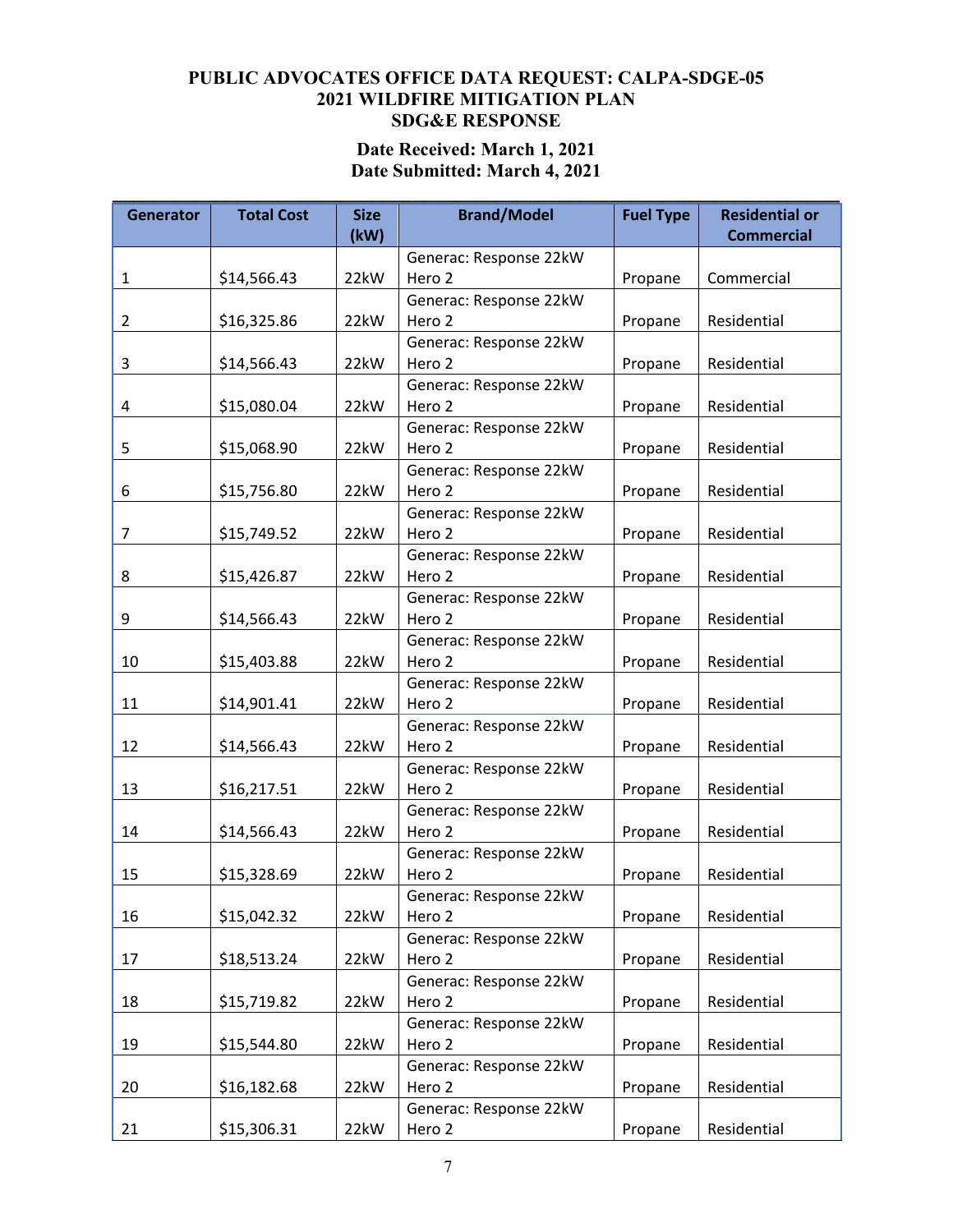# **Date Received: March 1, 2021 Date Submitted: March 4, 2021**

| <b>Generator</b> | <b>Total Cost</b> | <b>Size</b> | <b>Fuel Type</b><br><b>Brand/Model</b> |                        | <b>Residential or</b> |  |  |
|------------------|-------------------|-------------|----------------------------------------|------------------------|-----------------------|--|--|
|                  |                   | (kW)        |                                        |                        | <b>Commercial</b>     |  |  |
|                  |                   |             | Generac: Response 22kW                 |                        |                       |  |  |
| 22               | \$14,936.36       | 22kW        | Hero 2                                 | Propane                | Residential           |  |  |
|                  |                   |             | Generac: Response 22kW                 |                        |                       |  |  |
| 23               | \$15,247.34       | 22kW        | Hero 2                                 | Propane                | Residential           |  |  |
|                  |                   |             | Generac: Response 22kW                 |                        |                       |  |  |
| 24               | \$14,936.36       | 22kW        | Hero 2                                 | Propane                | Residential           |  |  |
|                  |                   |             | Generac: Response 22kW                 |                        |                       |  |  |
| 25               | \$16,182.68       | 22kW        | Hero 2                                 | Propane                | Residential           |  |  |
| 26               |                   | 22kW        | Generac: Response 22kW<br>Hero 2       |                        | Residential           |  |  |
|                  | \$15,894.26       |             |                                        | Propane                |                       |  |  |
| 27               |                   | 22kW        | Generac: Response 22kW<br>Hero 2       |                        | Residential           |  |  |
|                  | \$15,374.55       |             |                                        | Propane                |                       |  |  |
| 28               |                   | 22kW        | Generac: Response 22kW<br>Hero 2       |                        | Residential           |  |  |
|                  | \$14,566.43       |             |                                        | Propane                |                       |  |  |
|                  |                   |             | Generac: Response 22kW                 |                        |                       |  |  |
| 29               | \$14,566.43       | 22kW        | Hero 2                                 | Propane                | Residential           |  |  |
|                  |                   |             | Generac: Response 22kW<br>Hero 2       |                        |                       |  |  |
| 30               | \$14,566.43       | 22kW        |                                        | Propane                | Residential           |  |  |
|                  |                   |             | Generac: Response 22kW                 |                        |                       |  |  |
| 31               | \$14,985.45       | 22kW        | Hero 2                                 | Propane                | Residential           |  |  |
|                  |                   |             | Generac: Response 22kW                 |                        |                       |  |  |
| 32               | \$14,566.43       | 22kW        | Hero 2                                 | Propane                | Residential           |  |  |
|                  |                   |             | Generac: Response 22kW                 |                        |                       |  |  |
| 33               | \$14,566.43       | 22kW        | Hero 2                                 | Propane                | Residential           |  |  |
|                  |                   |             | Generac: Response 22kW                 |                        |                       |  |  |
| 34               | \$14,566.43       | 22kW        | Hero 2                                 | Propane                | Residential           |  |  |
|                  |                   |             | Generac: Response 22kW                 |                        |                       |  |  |
| 35               | \$14,566.43       | 22kW        | Hero 2                                 | Propane                | Residential           |  |  |
|                  |                   |             | Generac: Response 22kW                 |                        |                       |  |  |
| 36               | \$14,566.43       | 22kW        | Hero 2                                 | Propane                | Residential           |  |  |
|                  |                   |             | Generac: Response 22kW                 |                        |                       |  |  |
| 37               | \$14,566.43       | 22kW        | Hero 2                                 | Propane                | Residential           |  |  |
|                  |                   |             | Generac: Response 22kW                 |                        |                       |  |  |
| 38               | \$14,566.43       | 22kW        | Hero 2                                 | Residential<br>Propane |                       |  |  |
|                  |                   |             | Generac: Response 22kW                 |                        |                       |  |  |
| 39               | \$14,566.43       | 22kW        | Hero 2                                 | Propane                | Residential           |  |  |
|                  |                   |             | Generac: Response 22kW                 |                        |                       |  |  |
| 40               | \$15,152.65       | 22kW        | Hero 2                                 | Propane                | Residential           |  |  |
|                  |                   |             | Generac: Response 22kW                 |                        |                       |  |  |
| 41               | \$15,652.31       | 22kW        | Hero 2                                 | Propane                | Residential           |  |  |
|                  |                   |             | Generac: Response 22kW                 |                        |                       |  |  |
| 42               | \$14,566.43       | 22kW        | Hero 2                                 | Propane                | Residential           |  |  |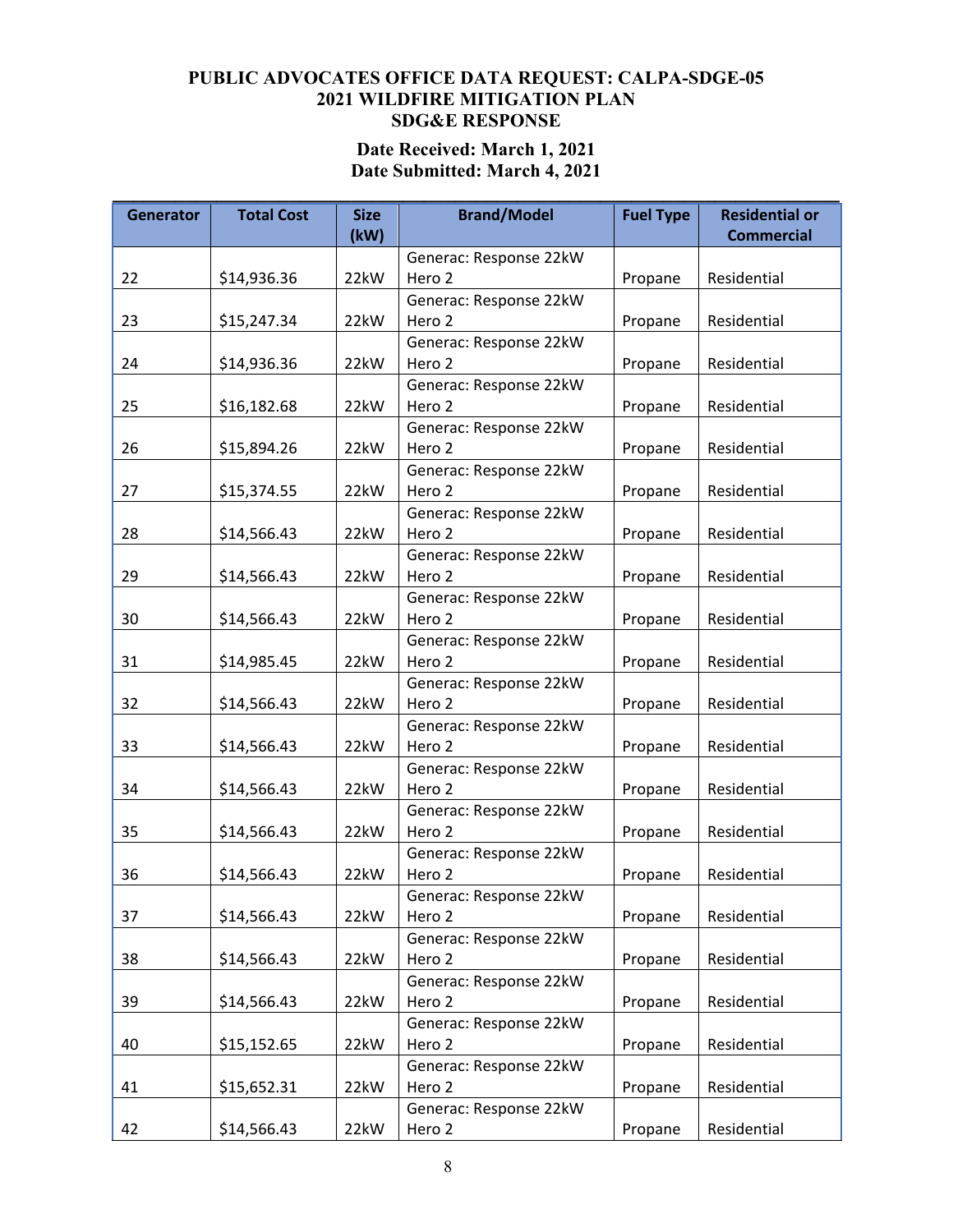# **Date Received: March 1, 2021 Date Submitted: March 4, 2021**

| <b>Generator</b> | <b>Total Cost</b> | <b>Size</b> | <b>Fuel Type</b><br><b>Brand/Model</b> |         | <b>Residential or</b> |  |
|------------------|-------------------|-------------|----------------------------------------|---------|-----------------------|--|
|                  |                   | (kW)        |                                        |         | <b>Commercial</b>     |  |
|                  |                   |             | Generac: Response 22kW                 |         |                       |  |
| 43               | \$14,566.43       | 22kW        | Hero 2                                 | Propane | Residential           |  |
|                  |                   |             | Generac: Response 22kW                 |         |                       |  |
| 44               | \$15,068.90       | 22kW        | Hero 2                                 | Propane | Residential           |  |
|                  |                   |             | Generac: Response 22kW                 |         |                       |  |
| 45               | \$17,393.99       | 22kW        | Hero 2                                 | Propane | Residential           |  |
|                  |                   |             | Generac: Response 22kW                 |         |                       |  |
| 46               | \$15,080.04       | 22kW        | Hero 2                                 | Propane | Residential           |  |
|                  |                   |             | Generac: Response 22kW                 |         |                       |  |
| 47               | \$14,985.45       | 22kW        | Hero 2                                 | Propane | Residential           |  |
|                  |                   |             | Generac: Response 22kW                 |         |                       |  |
| 48               | \$14,566.43       | 22kW        | Hero 2                                 | Propane | Residential           |  |
|                  |                   |             | Generac: Response 22kW                 |         |                       |  |
| 49               | \$14,566.43       | 22kW        | Hero 2                                 | Propane | Residential           |  |
|                  |                   |             | Generac: Response 22kW                 |         |                       |  |
| 50               | \$16,601.40       | 22kW        | Hero 2                                 | Propane | Residential           |  |
|                  |                   |             | Generac: Response 22kW                 |         |                       |  |
| 51               | \$14,949.54       | 22kW        | Hero 2                                 | Propane | Residential           |  |
|                  |                   |             | Generac: Response 22kW                 |         |                       |  |
| 52               | \$14,566.43       | 22kW        | Hero 2                                 | Propane | Residential           |  |
|                  |                   |             | Generac: Response 22kW                 |         |                       |  |
| 53               | \$14,566.43       | 22kW        | Hero 2                                 | Propane | Residential           |  |
|                  |                   |             | Generac: Response 22kW                 |         |                       |  |
| 54               | \$15,014.85       | 22kW        | Hero 2                                 | Propane | Residential           |  |
|                  |                   |             | Generac: Response 22kW                 |         |                       |  |
| 55               | \$17,393.99       | 22kW        | Hero 2                                 | Propane | Residential           |  |
|                  |                   |             | Generac: Response 22kW                 |         |                       |  |
| 56               | \$14,566.43       | 22kW        | Hero 2                                 | Propane | Residential           |  |
|                  |                   |             | Generac: Response 22kW                 |         |                       |  |
| 57               | \$16,325.86       | 22kW        | Hero 2                                 | Propane | Residential           |  |
|                  |                   |             | Generac: Response 22kW                 |         |                       |  |
| 58               | \$14,566.43       | 22kW        | Hero 2                                 | Propane | Residential           |  |
|                  |                   |             | Generac: Response 22kW                 |         |                       |  |
| 59               | \$17,680.37       | 22kW        | Hero 2                                 | Propane | Residential           |  |
|                  |                   |             | Generac: Response 22kW                 |         |                       |  |
| 60               | \$14,566.43       | 22kW        | Hero 2                                 | Propane | Residential           |  |
|                  |                   |             | Generac: Response 22kW                 |         |                       |  |
| 61               | \$14,566.43       | 22kW        | Hero 2                                 | Propane | Residential           |  |
|                  |                   |             | Generac: Response 22kW                 |         |                       |  |
| 62               | \$14,566.43       | 22kW        | Hero 2                                 | Propane | Residential           |  |
|                  |                   |             | Generac: Response 22kW                 |         |                       |  |
| 63               | \$14,566.43       | 22kW        | Hero 2                                 | Propane | Residential           |  |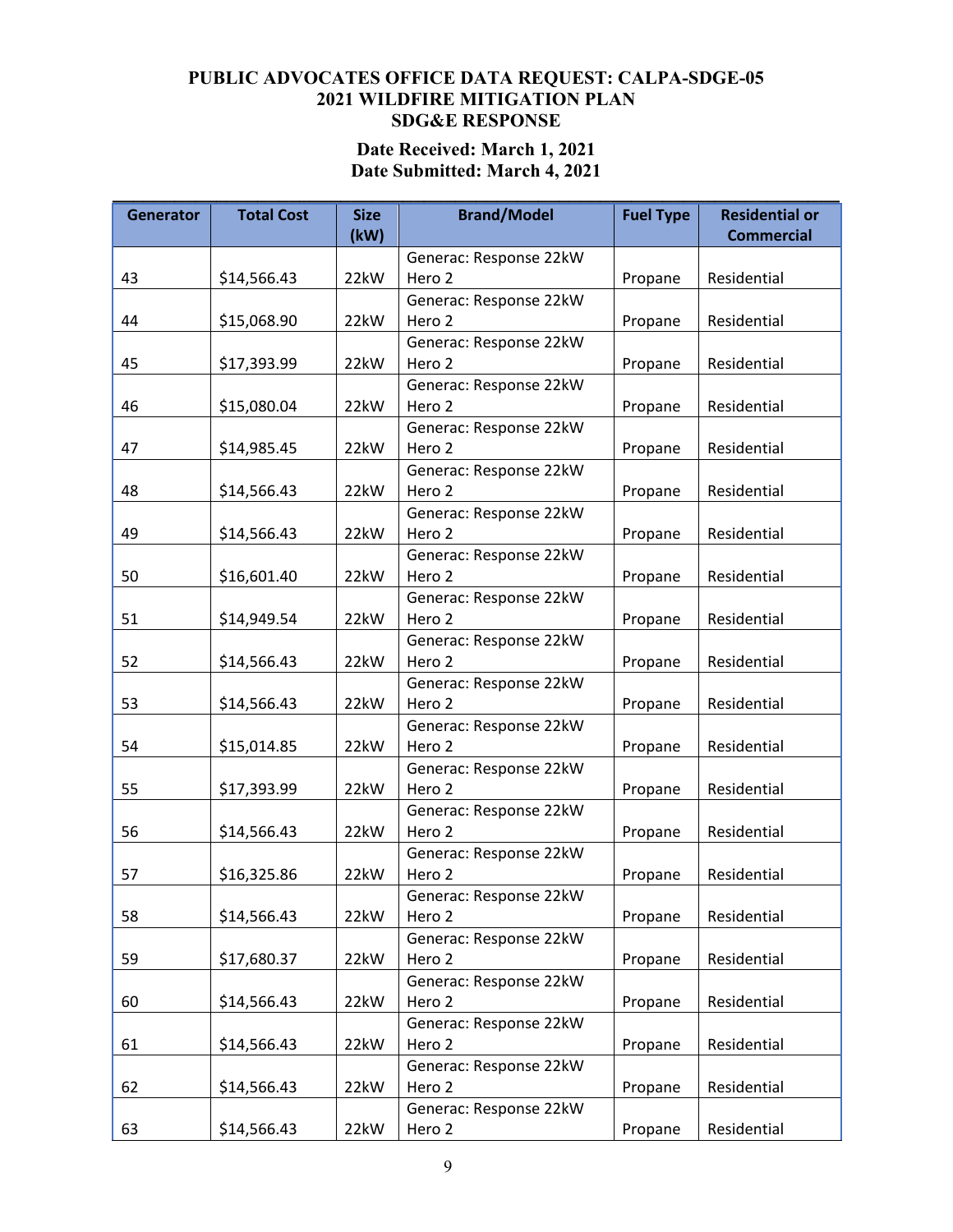#### **Date Received: March 1, 2021 Date Submitted: March 4, 2021**

| <b>Generator</b> | <b>Total Cost</b> | <b>Size</b> | <b>Brand/Model</b>     | <b>Fuel Type</b> | <b>Residential or</b> |  |
|------------------|-------------------|-------------|------------------------|------------------|-----------------------|--|
|                  |                   | (kW)        |                        |                  | <b>Commercial</b>     |  |
|                  |                   |             | Generac: Response 22kW |                  |                       |  |
| 64               | \$15,404.48       | 22kW        | Hero 2<br>Propane      |                  | Residential           |  |
|                  |                   |             | Generac: Response 22kW |                  |                       |  |
| 65               | \$15,165.04       | 22kW        | Hero 2                 | Propane          | Residential           |  |
|                  |                   |             | Generac: Response 22kW |                  |                       |  |
| 66               | \$15,068.90       | 22kW        | Hero 2                 | Propane          | Residential           |  |
|                  |                   |             | Generac: Response 22kW |                  |                       |  |
| 67               | \$14,566.43       | 22kW        | Hero 2                 | Propane          | Residential           |  |
|                  |                   |             | Generac: Response 22kW |                  |                       |  |
| 68               | \$14,566.43       | 22kW        | Hero 2                 | Propane          | Residential           |  |
|                  |                   |             | Generac: Response 22kW |                  |                       |  |
| 69               | \$15,425.55       | 22kW        | Hero 2                 | Propane          | Residential           |  |
|                  |                   |             | Generac: Response 22kW |                  |                       |  |
| 70               | \$14,566.43       | 22kW        | Hero 2                 | Propane          | Residential           |  |
|                  |                   |             | Generac: Response 22kW |                  |                       |  |
| 71               | \$15,522.59       | 22kW        | Hero 2                 | Propane          | Residential           |  |
|                  |                   |             | Generac: Response 22kW |                  |                       |  |
| 72               | \$14,566.43       | 22kW        | Hero 2                 | Propane          | Residential           |  |
|                  |                   |             | Generac: Response 22kW |                  |                       |  |
| 73               | \$15,738.86       | 22kW        | Hero 2                 | Propane          | Residential           |  |
|                  |                   |             | Generac: Response 22kW |                  |                       |  |
| 74               | \$14,566.43       | 22kW        | Hero 2                 | Propane          | Residential           |  |
|                  |                   |             | Generac: Response 22kW |                  |                       |  |
| 75               | \$14,566.43       | 22kW        | Hero 2                 | Propane          | Residential           |  |

c. While it is important to maintain a lean backlog of candidates, SDG&E must also acknowledge the importance of managing an adequate pool of eligible customers in order to minimize crew downtime and maximize efficiency. To effectively manage a reasonable backlog, SDG&E has implemented the following procedural enhancements: the Fixed Backup Power (FBP) program has been able to streamline the permitting process with the County of San Diego for residential customers, which used to take anywhere from 4-8 weeks, but now takes 2 weeks. SDG&E continues to improve the entire FBP process by tightening areas of the process "funnel." For example, another part of this process funnel is the final safety inspection, which is the very last step of this program. SDG&E is working on collaborating with the County of San Diego to perform a virtual inspection for the final safety inspection that occurs after the permitting and the generator installation. This will help speed up the final close out of the process funnel. SDG&E will continue to tighten various areas of the process funnel in 2021, with plans of increasing our weekly finalized installations.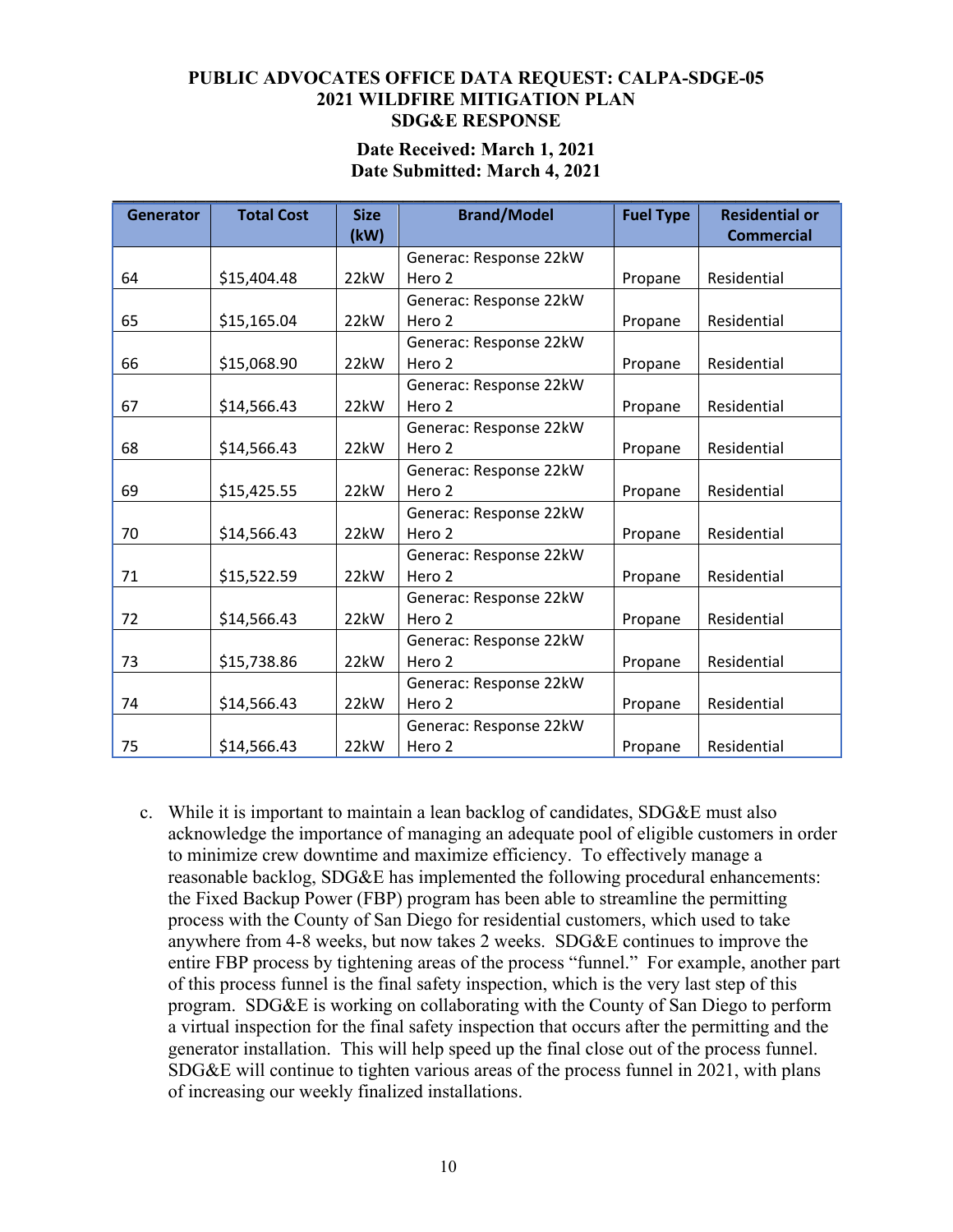## **Date Received: March 1, 2021 Date Submitted: March 4, 2021**

**\_\_\_\_\_\_\_\_\_\_\_\_\_\_\_\_\_\_\_\_\_\_\_\_\_\_\_\_\_\_\_\_\_\_\_\_\_\_\_\_\_\_\_\_\_\_\_\_\_\_\_\_\_\_\_\_\_\_\_\_\_\_\_\_\_\_\_\_\_\_** 

# **QUESTION 5:**

Has SDG&E set a target date to complete the planned 2021 vegetation management (VM) work in HFTD areas?

- a) If yes, please provide the target date.
- b) If no, please explain why not.

### **OBJECTION:**

SDG&E objects to this request on the grounds set forth in General Objection Nos. 2, 4, 5, and 7. Subject to the foregoing objections, SDG&E responds as follows.

#### **RESPONSE 5:**

- a. SDG&E follows an annual master schedule for all activities. All routine work located within the HFTD will be completed in 2021 following the monthly schedule of activities.
- b.  $n/a$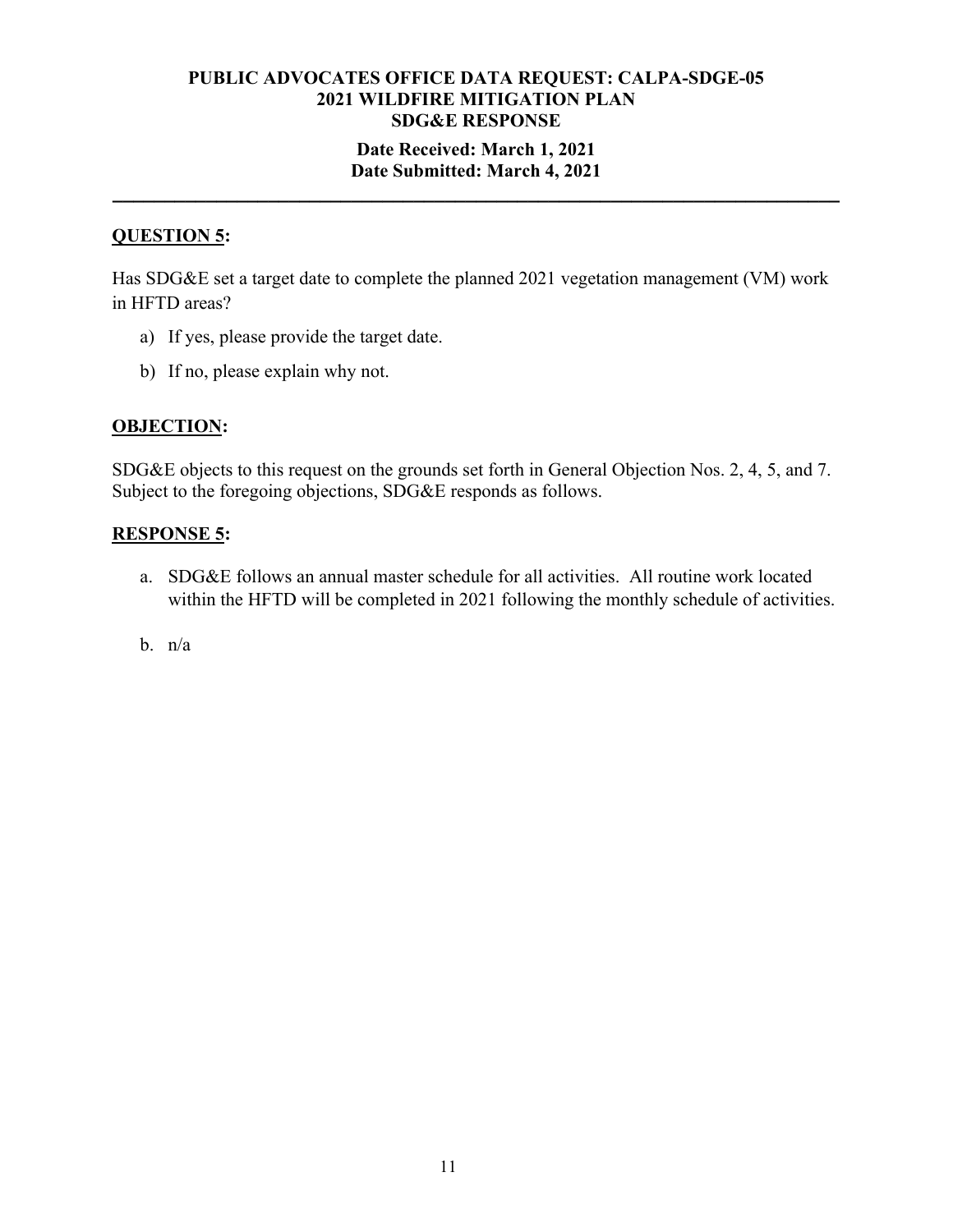### **Date Received: March 1, 2021 Date Submitted: March 4, 2021**

**\_\_\_\_\_\_\_\_\_\_\_\_\_\_\_\_\_\_\_\_\_\_\_\_\_\_\_\_\_\_\_\_\_\_\_\_\_\_\_\_\_\_\_\_\_\_\_\_\_\_\_\_\_\_\_\_\_\_\_\_\_\_\_\_\_\_\_\_\_\_** 

# **QUESTION 6:**

Has SDG&E set a target date to complete the planned 2021 enhanced vegetation management (EVM) work in HFTD areas?

- a) If yes, please provide the target date.
- b) If no, please explain why not.

## **OBJECTION:**

SDG&E objects to this request on the grounds set forth in General Objection Nos. 2, 4, 5, and 7. Subject to the foregoing objections, SDG&E responds as follows.

#### **RESPONSE 6:**

- a. SDG&E follows an annual master schedule for all activities. All enhanced vegetation management (EVM) work located within the HFTD will be completed in 2021 following the monthly schedule of activities.
- b. n/a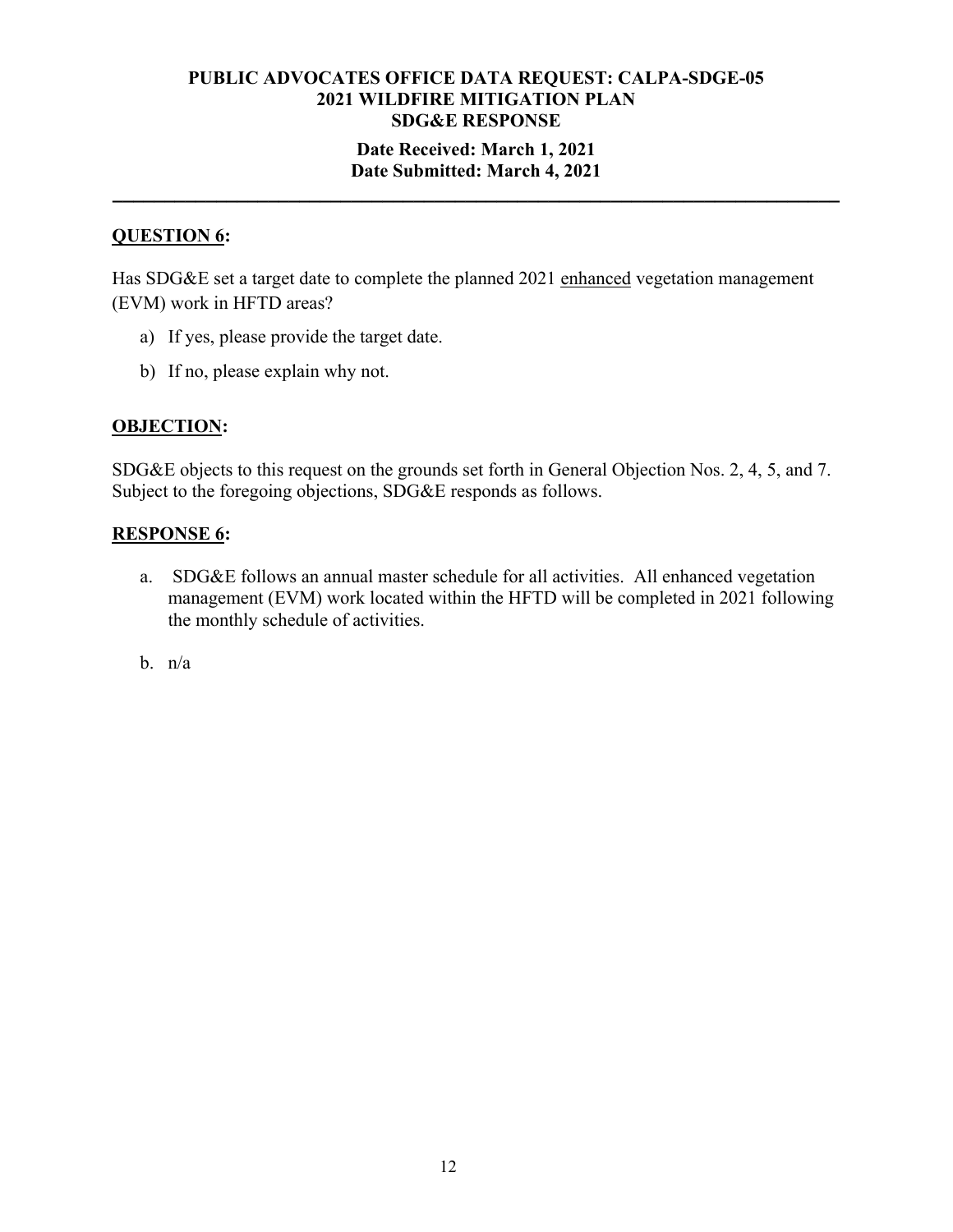### **Date Received: March 1, 2021 Date Submitted: March 4, 2021**

**\_\_\_\_\_\_\_\_\_\_\_\_\_\_\_\_\_\_\_\_\_\_\_\_\_\_\_\_\_\_\_\_\_\_\_\_\_\_\_\_\_\_\_\_\_\_\_\_\_\_\_\_\_\_\_\_\_\_\_\_\_\_\_\_\_\_\_\_\_\_** 

# **QUESTION 7:**

- a) Please describe the pay structure for vegetation management (VM) pre-inspection contractors. For example, are these contractors paid by a fixed monthly retainer, by the hour, by the mile of work completed, etc.?
- b) Is the answer to part (a) different for contractors who perform routine VM pre-inspection work and contractors who perform EVM pre-inspection work?
- c) If the answer to part (b) is yes, please explain the differences.

# **OBJECTION:**

SDG&E objects to this request on the grounds set forth in General Objection Nos. 2, 4, 5, and 7. Subject to the foregoing objections, SDG&E responds as follows.

# **RESPONSE 7:**

- a. The SDG&E pre-inspection contract is structured on fixed hourly rates and are typically three to five years in duration with the utility's discretion to extend. The contract takes into consideration an agreed annual escalator based on cost of living increases, contractor insurance, and fuel adjustments. The contract pay structure is further based on specific roles, worker qualification, time of service, and certifications.
- b. No.
- c. n/a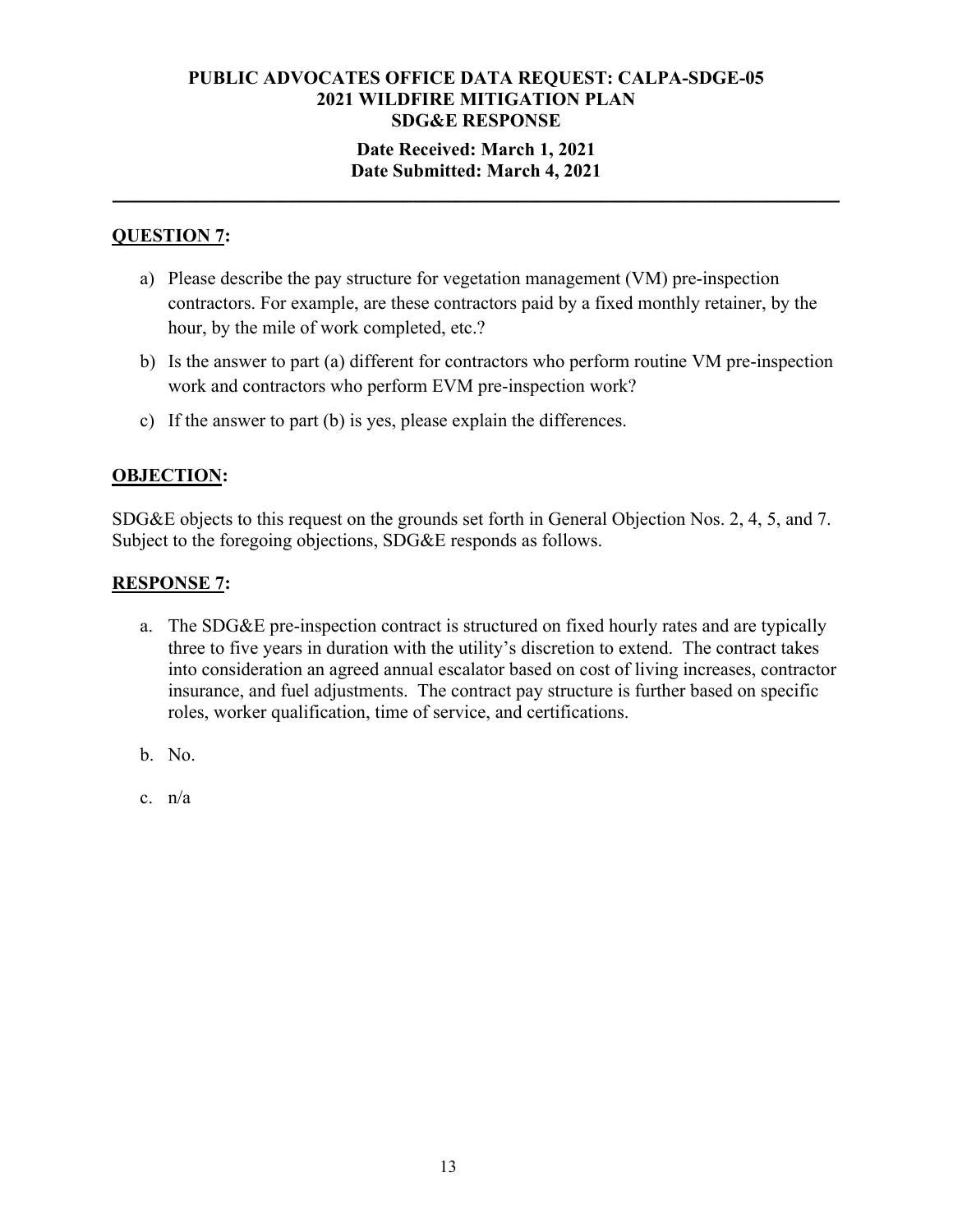### **Date Received: March 1, 2021 Date Submitted: March 4, 2021**

**\_\_\_\_\_\_\_\_\_\_\_\_\_\_\_\_\_\_\_\_\_\_\_\_\_\_\_\_\_\_\_\_\_\_\_\_\_\_\_\_\_\_\_\_\_\_\_\_\_\_\_\_\_\_\_\_\_\_\_\_\_\_\_\_\_\_\_\_\_\_** 

# **QUESTION 8:**

- a) Please describe the pay structure for vegetation management (VM) tree crew contractors. For example, are these contractors paid by a fixed monthly retainer, by the hour, by the mile of work completed, etc.?
- b) Is the answer to part (a) different for contractors who perform routine VM work and contractors who perform EVM work?
- c) If the answer to part (b) is yes, please explain the differences.
- d) Does the incentive structure for VM contractors include provisions for nonpayment or other penalties for work that fails quality control?
- e) If the answer to part (d) is yes, please explain all such provisions.

# **OBJECTION:**

SDG&E objects to this request on the grounds set forth in General Objection Nos. 2, 4, 5, and 7. Subject to the foregoing objections, SDG&E responds as follows.

#### **RESPONSE 8:**

- a. The SDG&E contracted tree trim workforce is paid primarily by unit fixed pricing and some fixed hourly rates to perform routine tree trimming, tree removals, hazard and reliability, and emergency work. Whether work is charged by unit fixed pricing or hourly rates is determined by the scope of work as outlined in the contract. The contracts are typically three to five years with the utility's discretion to extend. Union labor agreements are factored into the contractors' annual rate increases for the duration of the contract.
- b. No.
- c. n/a
- d. There are no provisions for non-payment unless work fails quality. Work that fails quality control is corrected by the contractor at no cost to SDG&E.
- e. n/a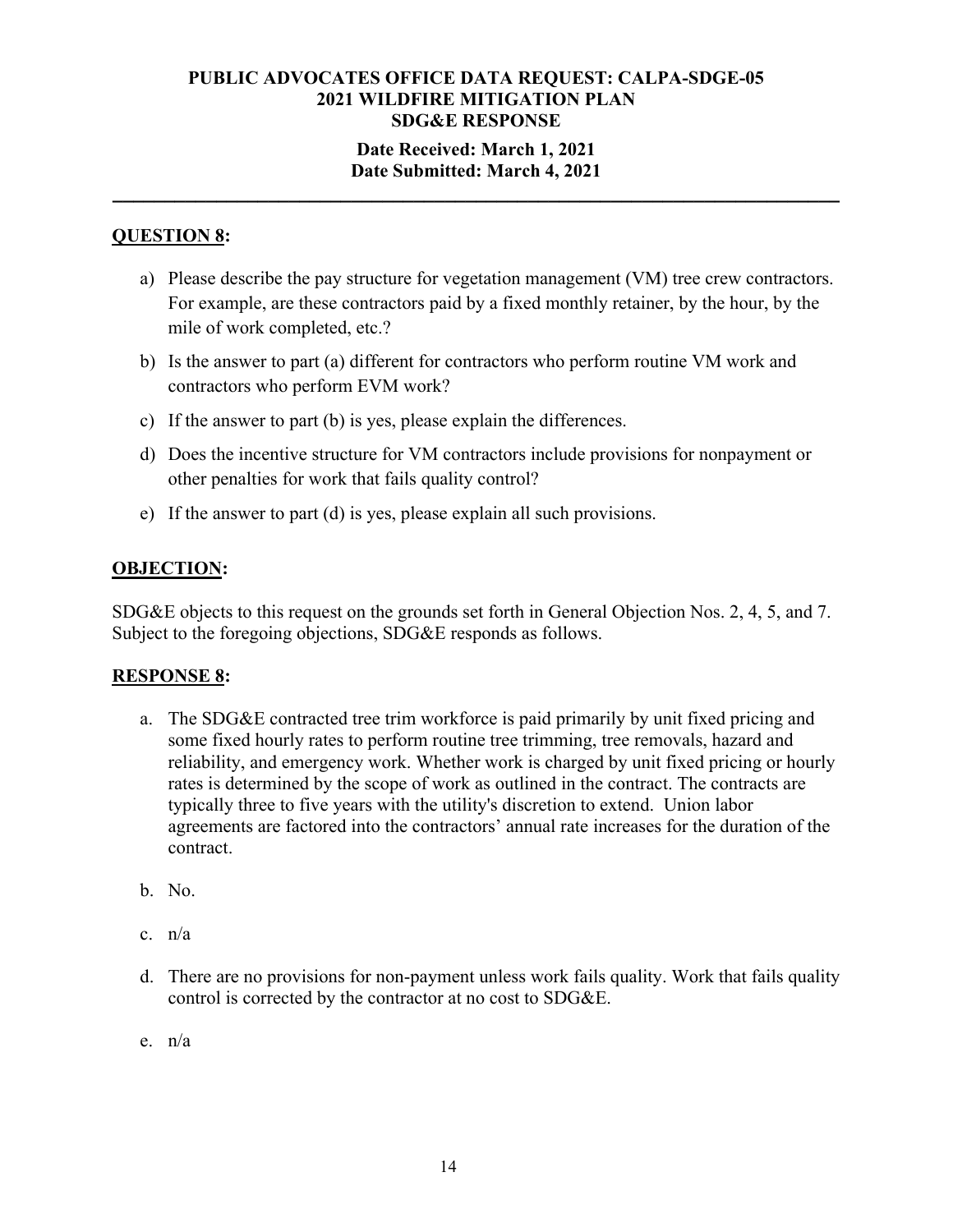## **Date Received: March 1, 2021 Date Submitted: March 4, 2021**

**\_\_\_\_\_\_\_\_\_\_\_\_\_\_\_\_\_\_\_\_\_\_\_\_\_\_\_\_\_\_\_\_\_\_\_\_\_\_\_\_\_\_\_\_\_\_\_\_\_\_\_\_\_\_\_\_\_\_\_\_\_\_\_\_\_\_\_\_\_\_** 

# **QUESTION 9:**

In response to Public Advocates Office DR-02, questions 4 and 5, SDG&E provided the spreadsheet "2021WMP CalPA-SDGE DR1 Q4 and Q5.xls" which includes the Wildfire Risk Level for each of SDG&E's circuits.

The data provided by SDG&E shows that 27 circuits account for approximately 25% of SDG&E's total wildfire risk on the distribution system, and that 56 circuits account for about 50%. The circuit names included within these quartiles are provided in attachment 1.

For each system hardening program identified in SDG&E's 2021 WMP, please indicate:

- a) The percentage of actual 2020 program capex that was spent on each of the identified circuits.
- b) The percentage of actual 2020 program opex that was spent on each of the identified circuits.
- c) The percentage of forecast 2021 program capex that will be spent on each of the identified circuits, assuming that actual spending matches SDG&E's forecast.
- d) The percentage of forecast 2021 program opex that will be spent on each of the identified circuits, assuming that actual spending matches SDG&E's forecast.

# **OBJECTION:**

SDG&E objects to this request on the grounds set forth in General Objection Nos. 2, 4, 5, and 7. Subject to the foregoing objections, SDG&E responds as follows.

# **RESPONSE 9:**

SDG&E noted a discrepancy in the way CalPA interpreted the data provided in "2021 WMP CalPA-SDGE DR1 Q4 and Q5.xls." The column titled "Wildfire Risk Level" is a ranking where 1 is the riskiest circuit. SDG&E has updated the top quartile and top half of riskiest circuits to include the top 25% and top 50% ranked circuits and reported results according to this updated table, "CalPA-SDGE DR5 Q9 Circuit Risk List."

SDG&E does not capture costs on a circuit-by-circuit basis. In order to compile this data some assumptions had to be made such as assuming that unit costs remained constant across a program. Some programs did not have this data available by circuit as they track their work using different methods such as by customer or by tree. Some programs had this data available for 2020 but not for 2021 as the completed work has been entered into our GIS system to allow for reporting by circuit.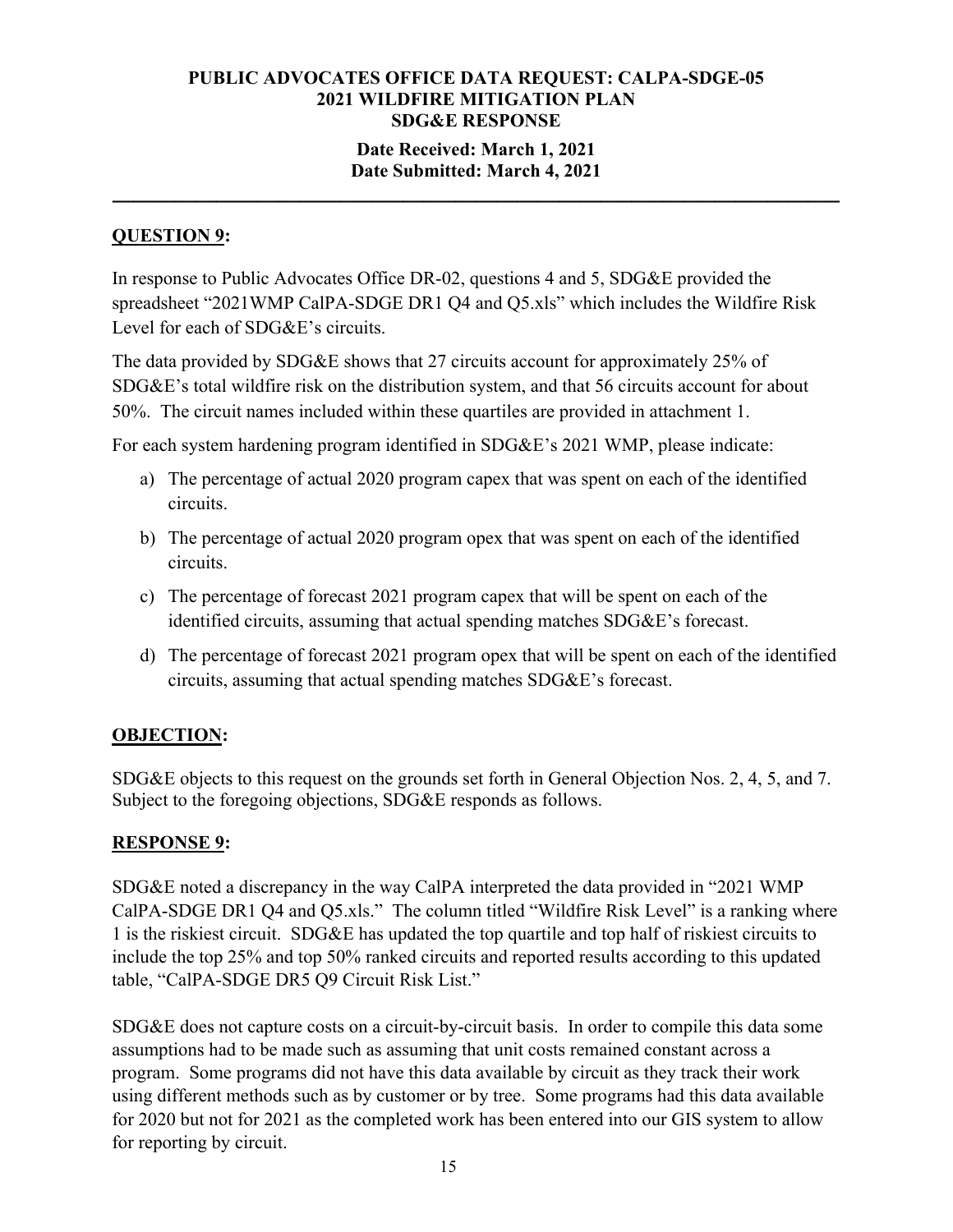## **Date Received: March 1, 2021 Date Submitted: March 4, 2021**

**\_\_\_\_\_\_\_\_\_\_\_\_\_\_\_\_\_\_\_\_\_\_\_\_\_\_\_\_\_\_\_\_\_\_\_\_\_\_\_\_\_\_\_\_\_\_\_\_\_\_\_\_\_\_\_\_\_\_\_\_\_\_\_\_\_\_\_\_\_\_** 

For responses to a-d, see attached "CalPA-SDGE DR5 Q9 Costs."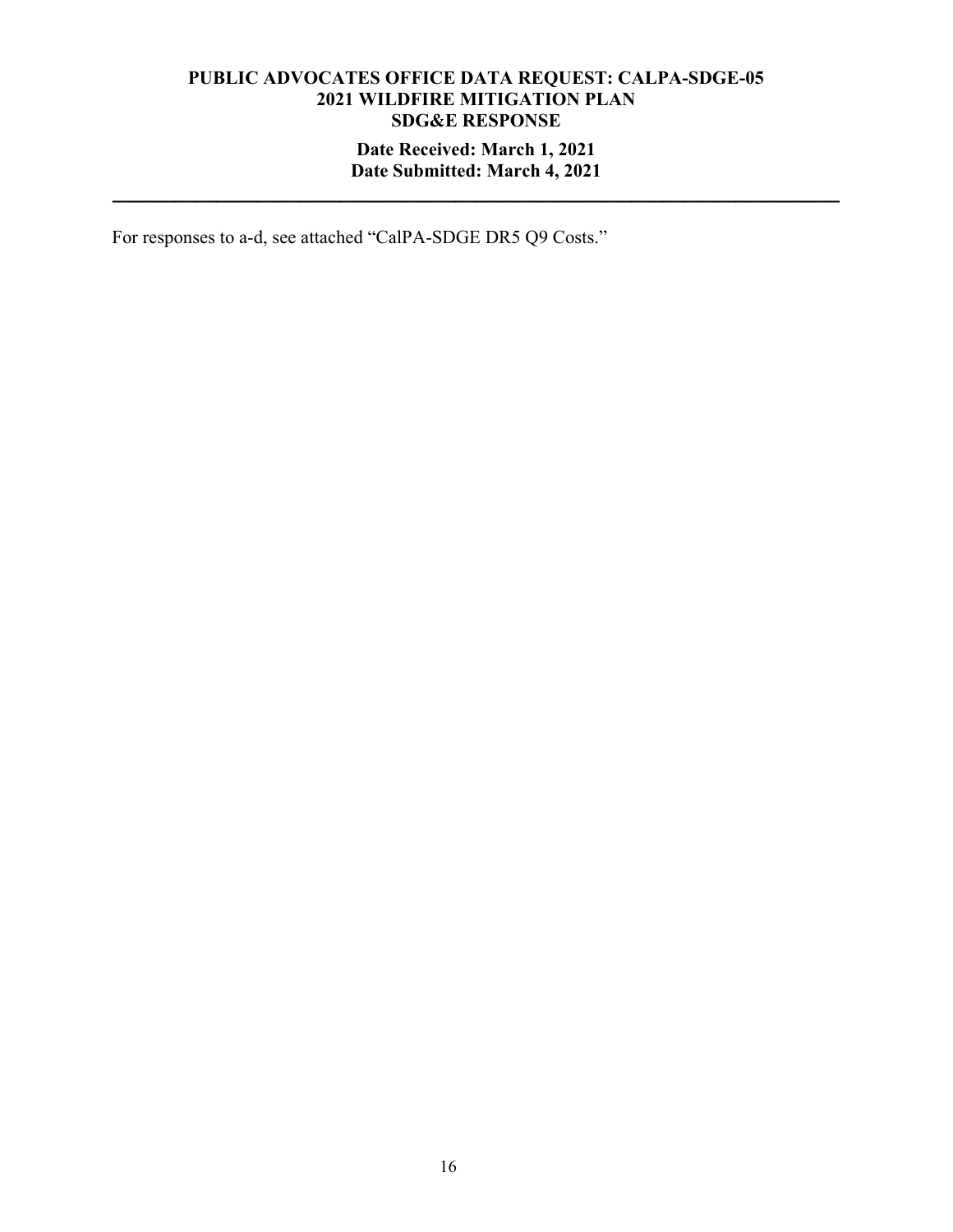# **Date Received: March 1, 2021 Date Submitted: March 4, 2021**

**\_\_\_\_\_\_\_\_\_\_\_\_\_\_\_\_\_\_\_\_\_\_\_\_\_\_\_\_\_\_\_\_\_\_\_\_\_\_\_\_\_\_\_\_\_\_\_\_\_\_\_\_\_\_\_\_\_\_\_\_\_\_\_\_\_\_\_\_\_\_** 

# **Topic: Non-spatial data tables: distribution inspections in HFTD areas**

The following questions relate to Table 1 of the non-spatial WMP data tables. All questions specifically concern inspections of distribution facilities in HFTD areas. For purposes of this data request, "high-priority findings" mean Level 1 and Level 2 inspection findings.

# **QUESTION 10:**

SDG&E's Table 1 does not identify types of other distribution inspections. For each type of "other" inspection that you perform on distribution facilities in HFTD areas, please answer the following questions. Please provide separate answers for each type of "other" inspection.

- a) Describe the inspection process from start to finish.
- b) What is the expected inspection cycle for distribution facilities in HFTD areas?
- c) Please list the five most common types of high-priority findings identified in these inspections.
- d) How many personnel are involved in each inspection?
- e) In 2020, how many person-hours were typically required to complete an inspection of one distribution pole and the equipment on it?
- f) In 2020, how many person-hours were typically required to inspect one circuit-mile?
- g) How many qualified personnel do you currently have to perform these inspections?
- h) Of the personnel identified in part (g), how many are direct employees and how many are contractors?

# **OBJECTION:**

SDG&E objects to this request on the grounds set forth in General Objection Nos. 2, 4, 5, and 7. Subject to the foregoing objections, SDG&E responds as follows.

#### **RESPONSE 10:**

a. The inspector will visually check for the proper signage and the condition of the pole starting at the base, then to the top. As the inspector is visually checking the pole, the inspector will then visually check the different levels on the pole, such as CIP, secondary, any attached equipment, through the primary level. The inspector will also visually check all wires that is attached to the pole to the next structure. The inspector will also utilize a hammer to sound the base of the pole and attempt to identify any structural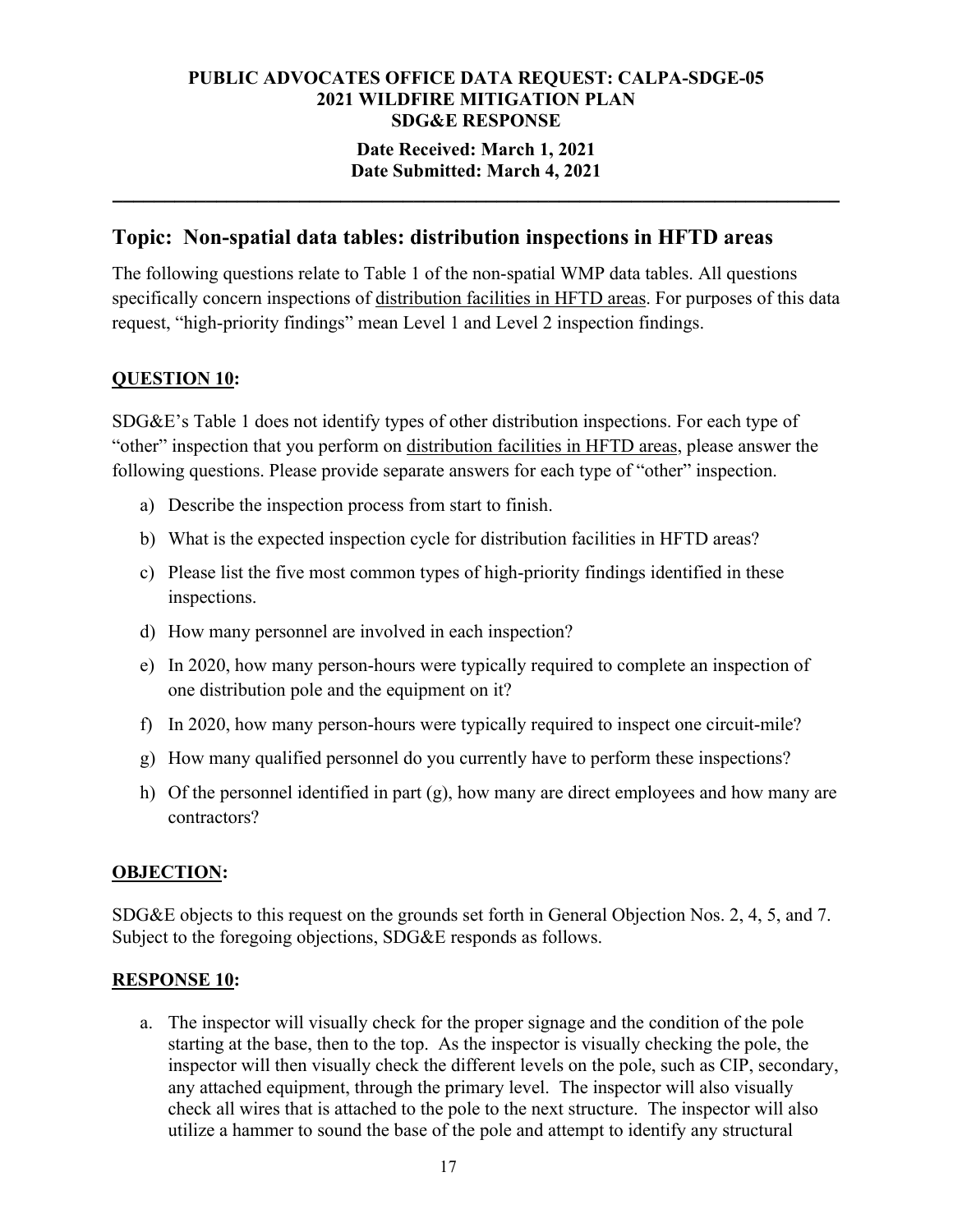### **Date Received: March 1, 2021 Date Submitted: March 4, 2021**

**\_\_\_\_\_\_\_\_\_\_\_\_\_\_\_\_\_\_\_\_\_\_\_\_\_\_\_\_\_\_\_\_\_\_\_\_\_\_\_\_\_\_\_\_\_\_\_\_\_\_\_\_\_\_\_\_\_\_\_\_\_\_\_\_\_\_\_\_\_\_** 

issues. Also, the inspector will also physically check all guying attached from the ground to the pole and identify any issue with tensions. The inspector will then document their findings onto the electronic inspection order.

If the inspector identifies any issues that require immediate follow up, the inspector will notify their respective dispatcher and proceed with the necessary follow up action.

- b. For the HFTD Tier 2, the inspection cycle is 5 years. For the HFTD Tier 3, the inspection cycle is 5 years, with an overlapping 3-year cycle.
- c. The following are the top five conditions found for this type of inspection
	- 1. R257 Overhead connectors Directly on Line
	- 2. I246 SDGE/Cust Pole or Stub Pole Damaged
	- 3. I241 Damaged Cross-Arm
	- 4. I218 Private Prop Caused Pole Inaccessible
	- 5. I298 Other Infraction No Applicable
- d. Typically, 1-2 employee(s).
- e. 0.33 man-hours
- f. Assuming span lengths between poles is 250 feet, that equates to approximately 21 poles. The resulting estimated time would be approximately 416 minutes.
- g. 147 employees
- h. 147 direct employees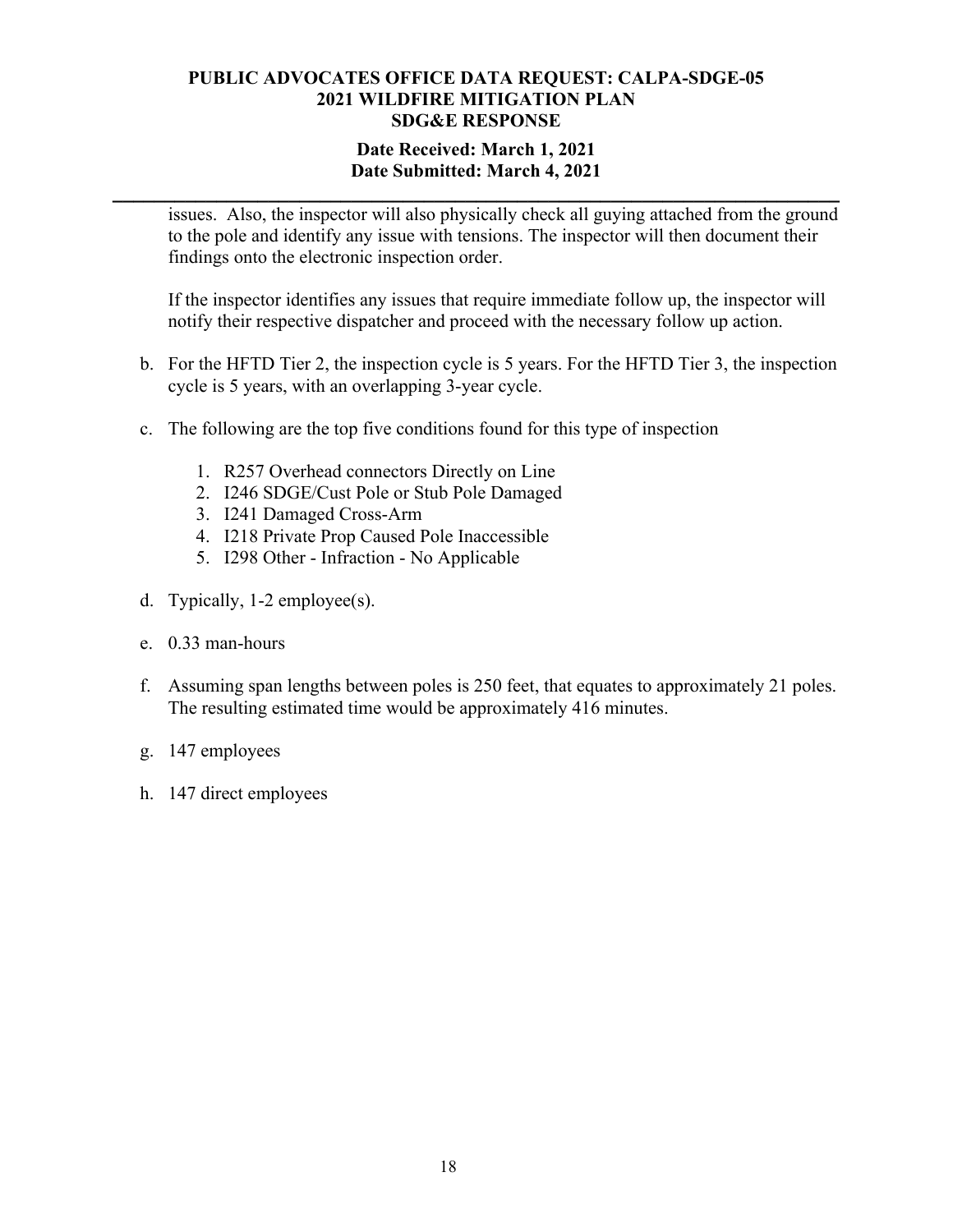## **Date Received: March 1, 2021 Date Submitted: March 4, 2021**

**\_\_\_\_\_\_\_\_\_\_\_\_\_\_\_\_\_\_\_\_\_\_\_\_\_\_\_\_\_\_\_\_\_\_\_\_\_\_\_\_\_\_\_\_\_\_\_\_\_\_\_\_\_\_\_\_\_\_\_\_\_\_\_\_\_\_\_\_\_\_** 

# **QUESTION 11:**

For each type of detailed inspection that you perform on distribution facilities in HFTD areas, please answer the following questions:

- a) Describe the inspection process from start to finish.
- b) What is the expected inspection cycle for distribution facilities in HFTD areas?
- c) Please list the five most common types of high-priority findings identified in these inspections.
- d) How many personnel are involved in each inspection?
- e) In 2020, how many person-hours were typically required to complete an inspection of one distribution pole and the equipment on it?
- f) In 2020, how many person-hours were typically required to inspect one circuit-mile?
- g) How many qualified personnel do you currently have to perform these inspections?
- h) Of the personnel identified in part (g), how many are direct employees and how many are contractors?

# **OBJECTION:**

SDG&E objects to this request on the grounds set forth in General Objection Nos. 2, 4, 5, and 7. Subject to the foregoing objections, SDG&E responds as follows.

# **RESPONSE 11:**

a. The inspector will visually check for the proper signage and the condition of the pole starting at the base, then to the top. As the inspector is visually checking the pole, the inspector will then visually check the different levels on the pole, such as CIP, secondary, any attached equipment, through the primary level. The inspector will also visually check all wires that is attached to the pole to the next structure. The inspector will also utilize a hammer to sound the base of the pole and attempt to identify any structural issues. Also, the inspector will also physically check all guying attached from the ground to the pole and identify any issue with tensions. The inspector will then document their findings onto the electronic inspection order.

If the inspector identifies any issues that require immediate follow up, the inspector will notify their respective dispatcher and proceed with the necessary follow up action.

b. For the detailed GO 165 inspections, the cycle in the HFTD is 5 years.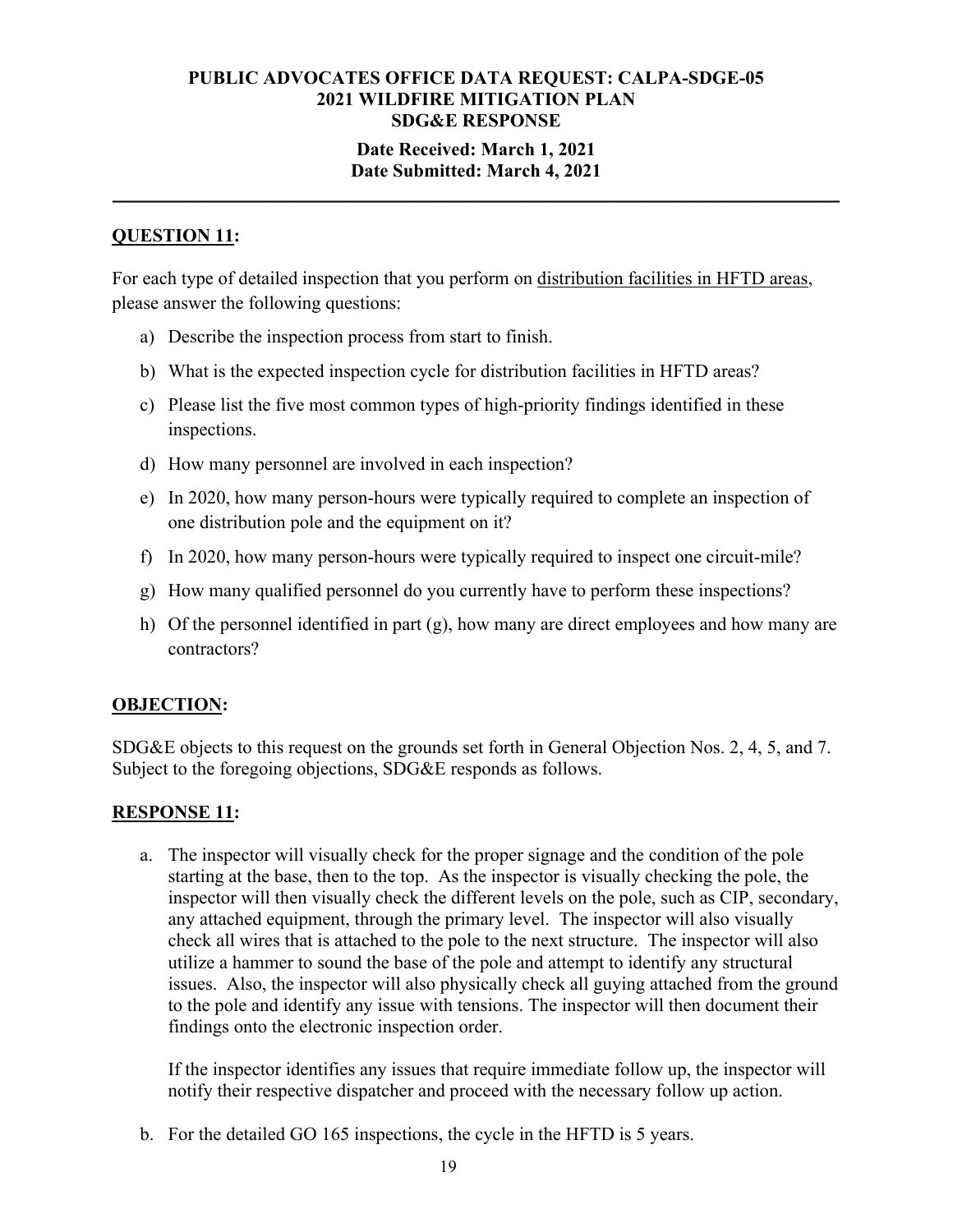## **Date Received: March 1, 2021 Date Submitted: March 4, 2021**

**\_\_\_\_\_\_\_\_\_\_\_\_\_\_\_\_\_\_\_\_\_\_\_\_\_\_\_\_\_\_\_\_\_\_\_\_\_\_\_\_\_\_\_\_\_\_\_\_\_\_\_\_\_\_\_\_\_\_\_\_\_\_\_\_\_\_\_\_\_\_** 

- c. The following are the top five conditions found in this inspection type:
	- 1. I246 SDGE/Cust Pole or Stub Pole Damaged
	- 2. I241 Damaged Cross-Arm
	- 3. I298 Other Infraction No Applicable
	- 4. I332 Veg in Guy Heavy Strain or Abrasion
	- 5. I274 Guy Grounded
- d. Typically, 1-2 employees.
- e. 0.43 man-hours
- f. Assuming span lengths between poles is 250 feet, that equates to approximately 21 poles. The resulting estimated time would be approximately 542 minutes.
- g. 147 employees
- h. 147 direct employees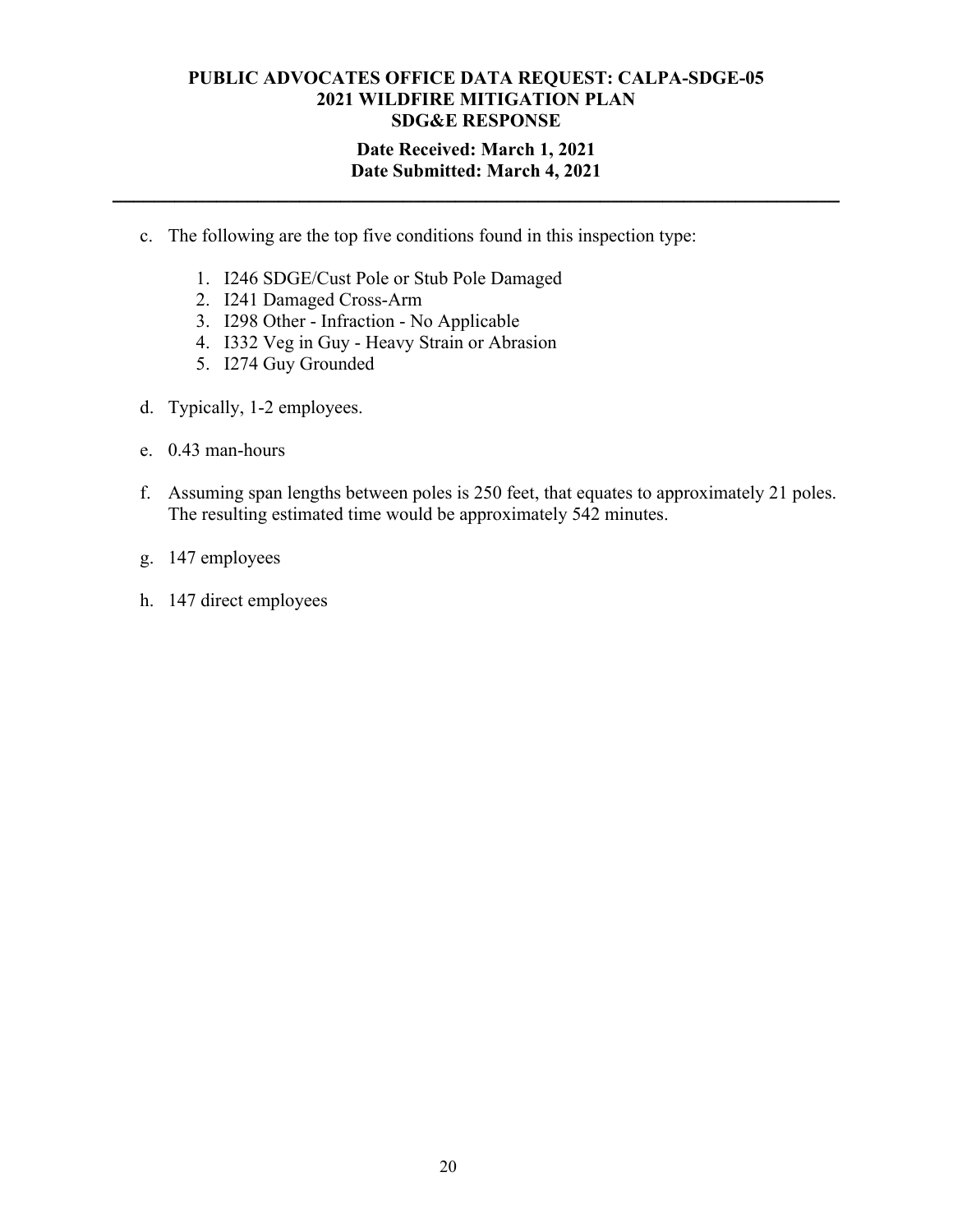### **Date Received: March 1, 2021 Date Submitted: March 4, 2021**

**\_\_\_\_\_\_\_\_\_\_\_\_\_\_\_\_\_\_\_\_\_\_\_\_\_\_\_\_\_\_\_\_\_\_\_\_\_\_\_\_\_\_\_\_\_\_\_\_\_\_\_\_\_\_\_\_\_\_\_\_\_\_\_\_\_\_\_\_\_\_** 

# **QUESTION 12:**

In Table 1, SDG&E reports no Level 3 findings for any type of inspection in HFTD areas. Explain why.

#### **OBJECTION:**

SDG&E objects to this request on the grounds set forth in General Objection Nos. 2, 4, 5, and 7. Subject to the foregoing objections, SDG&E responds as follows.

## **RESPONSE 12:**

SDG&E only utilizes Level 1 and Level 2 findings in its Corrective Maintenance Program for electric distribution.